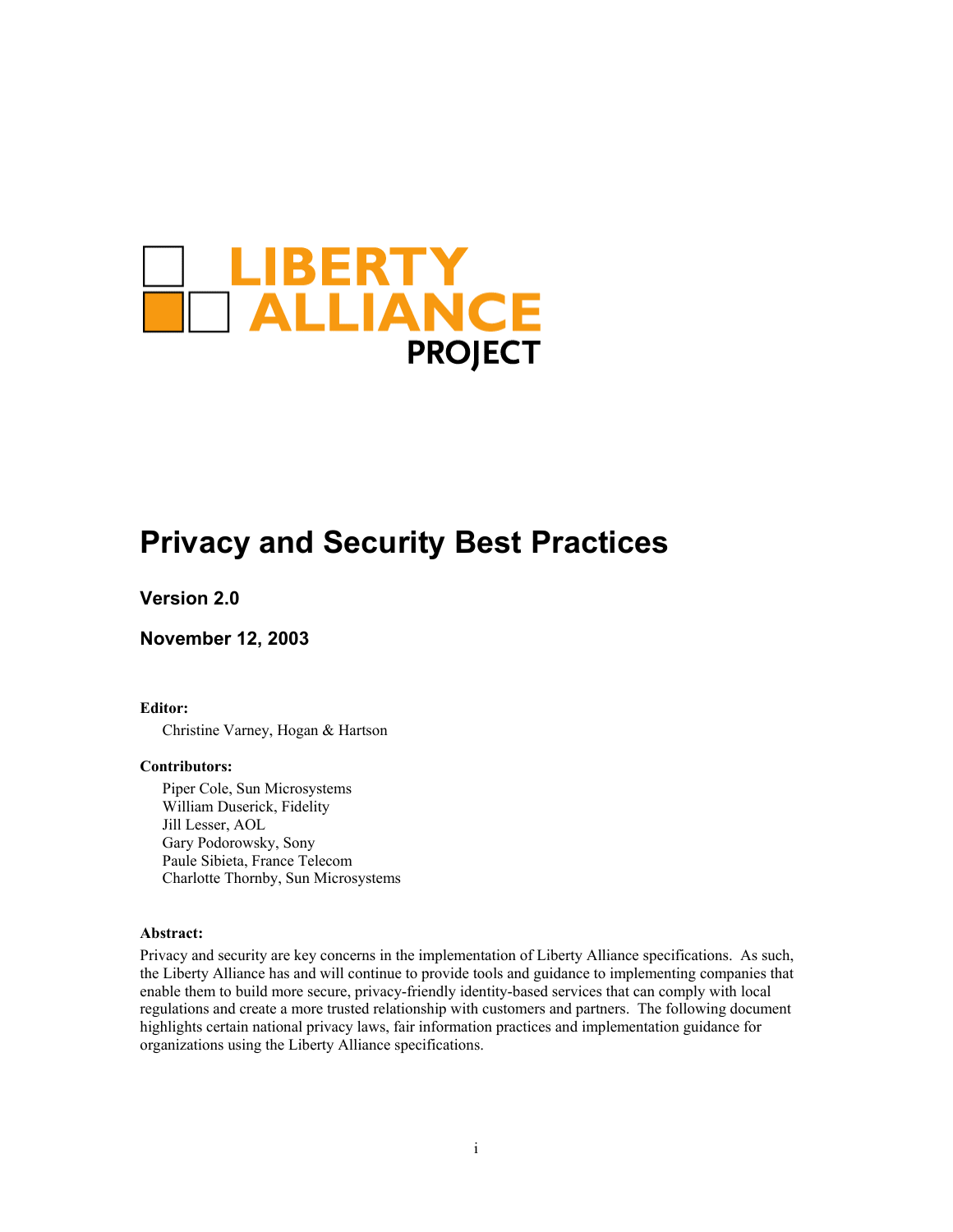# **Contents**

| 82   |  |
|------|--|
| 8.3. |  |
|      |  |
|      |  |
|      |  |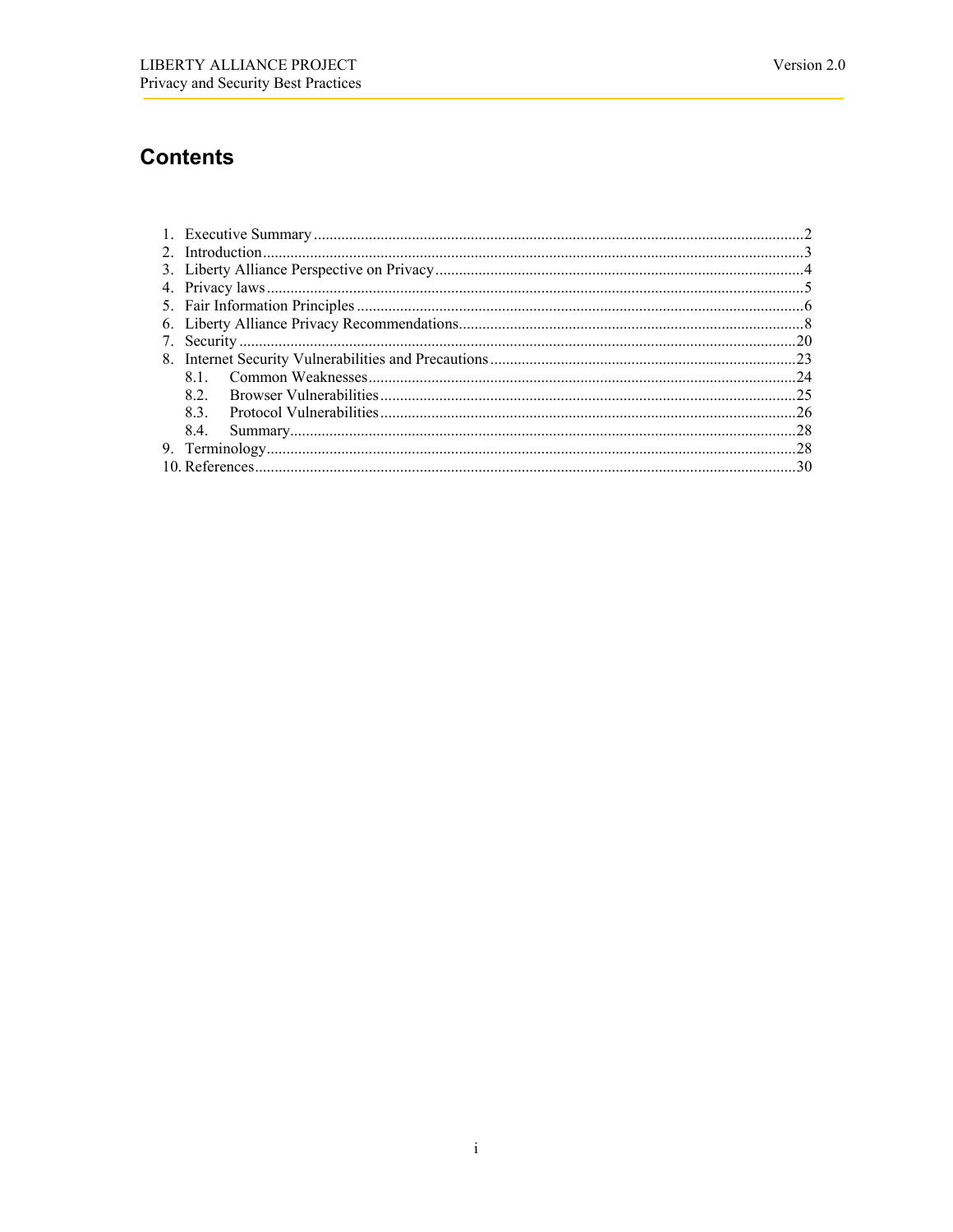# <span id="page-2-0"></span><sup>1</sup>**1. Executive Summary**

2 3 4 The Liberty Alliance Project is a consortium of more than 150 organizations worldwide working together to create open, technical specifications for federated network identity. These specifications, which are available for any organization to download and incorporate into products and services, provide:

- 5 6 • Simplified sign-on capabilities using a federated network identity architecture that supports all current and emerging network access devices.
- 7 8 • Permissions-based attribute sharing to enable organizations to provide users with choice and control over the use and disclosure of their personal information.
- $\circ$ 10 • A commonly accepted platform and mechanism for building and managing identity-based web services based on open industry standards.

11 12 13 14 Because companies will implement Liberty's specifications in connection with their web-based offerings, privacy and security are key concerns. As such, Liberty has and will continue to provide tools and guidance to implementing companies to lead them to build more secure, privacy-friendly identity-based services that can be in compliance with local regulations and create a more trusted relationship with customers and partners.

15 16 17 The Liberty specifications will enable companies to adhere to information practices that comply with national privacy laws and regulations, or in the absence of such laws, industry best practices. It is however, important to note that Liberty, as a standards body, will not manage companies' compliance with those laws.

18 The following document highlights certain national privacy laws, fair information practices and implementation

19 guidance for organizations using the Liberty Alliance specifications. Below is a brief summary of key points made in

20 the paper, but the Alliance would encourage all parties to read through the entire document.

#### 21 **Liberty's Perspective on Privacy:**

- 22 23 • The Liberty Alliance considers privacy and security of a Principal's personal information to be extremely important. This philosophy has driven many decisions crucial in the specification development process.
- 24 25 • Because the Liberty specifications represent a novel approach to account linking and data exchange, we believe it is important to identify implementation best practices to accompany the specifications.
- 26 27 28 • The Alliance also recommends that companies implementing any identity-related services or applications consult with local counsel to ensure that the services they provide comply with applicable privacy laws and regulations.

#### 29 **Privacy Laws and Fair Information Practices:**

30 31 • There are several privacy laws, in varying states of development, enacted worldwide. This document highlights some of the more pertinent regulations in the U.S., Canada, Europe and other regions.

32 33 34 35 • This paper also describes certain practices and frameworks created by various organizations that address the use and disclosure of personal information. Topics addressed include adoption and implementation of privacy policies, notice and disclosure, choice and consent, data quality, security safeguards and accountability.

#### 36 **Liberty Alliance Privacy Recommendations:**

- 37 38 • In addition to current laws and organizational guidelines, the Liberty Alliance offers in this paper a baseline set of fair information practices for any entity using the Liberty specifications.
- 39 40 • Liberty-enabled providers can function in multiple roles within an identity management relationship. These roles come with certain responsibilities – whether their role is Principal, Service Provider, Identity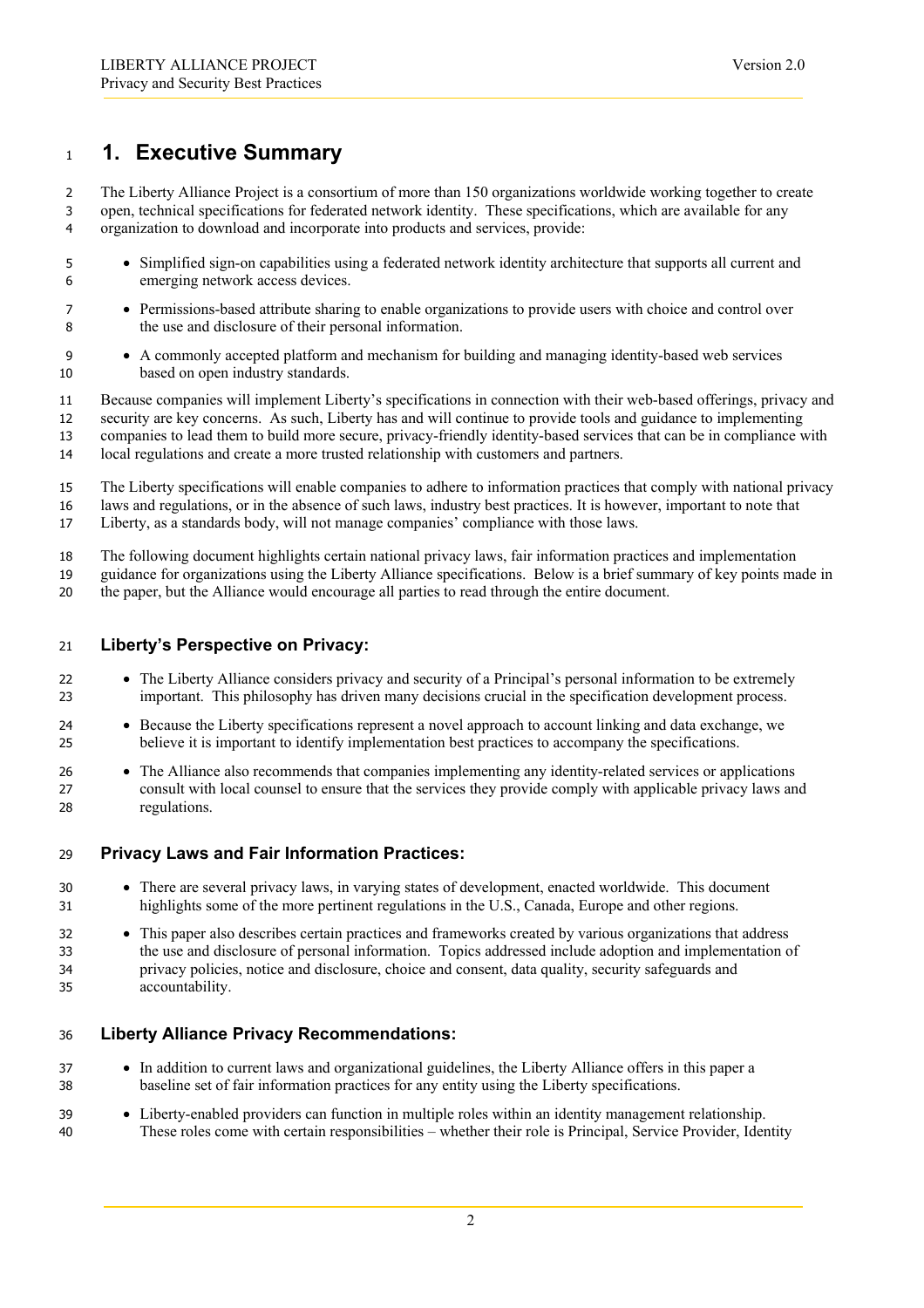<span id="page-3-0"></span>Provider, Attribute Provider or Discovery Service. This paper reviews these roles and responsibilities in the context of privacy and security. 41 42

43 **Security, Internet Protocols and Browsers:** 

44 45 46 47 48 49 • In developing its specifications, Liberty has evaluated the weaknesses of several well-known and frequently used Internet protocols and browsers. The Liberty Alliance has made every effort to provide secure standards, but since the standards are built on top of insecure protocols, there are some unavoidable potential vulnerabilities. This should not be misconstrued to suggest that the Liberty Specifications are insecure, but that implementations are dependent on all the underlying protocols, and thus care must be taken in implementation. The Liberty specifications neither increase nor eliminate these vulnerabilities.

50 51 • To that end, this best practices document provides definitions and information about security vulnerabilities and offers mitigating information to avoid the most common of them.

## 52 **2. Introduction**

53 The Liberty Alliance Project ("**Liberty Alliance**" or "**Liberty**") is an unincorporated, contract-based group of more

54 than 150 companies and organizations from around the world. Liberty's objective is to create open, technical specifications ("**Liberty Specifications**") that (i) enable simplified sign-on through federated network identification

55 56 on all current and emerging network access devices, and (ii) support and promote permissions-based attribute sharing

57 to enable a user's ("**Principal's**") choice and control over the use and disclosure of such Principal's personal

58 information. Liberty anticipates that these specifications will expedite the growth of e-commerce because they are

59 designed to increase consumer convenience and confidence and to provide businesses with new business and cost-

60 saving opportunities.

61 Liberty envisions that organizations will implement the Liberty Specifications in connection with their web-based

62 63 64 offerings. Because privacy is important in these contexts, the Liberty Specifications include the necessary features and facilities to enable an implementing company to comply with its national privacy laws and regulations, or in the absence of law or regulation, best practices. Thus the Liberty Specifications will enable companies to adhere to

65 information practices that comply with those laws and regulations.

66 67 68 The Liberty Alliance offers the guidance set forth in this document to implement the Liberty Specifications in an appropriately secure and privacy-friendly manner. Liberty also provides guidelines regarding privacy and security in a variety of documents, and intends to provide such guidance for future versions of the Liberty Specifications as well. [1](#page-3-1)

69 This document first presents Liberty's perspective on privacy, followed by a discussion of certain general privacy laws

70 and fair information practices. It then highlights certain "best practices" that will help those using the Liberty

71 Specifications to ensure that privacy concerns are addressed. We offer some observations on security issues generally

72 and Internet protocols and browsers more specifically. Finally, also attached for easy reference are links to books,

73 papers, and other materials that discuss online security and privacy issues, as well as a broad sample of the variety of

74 contemporary privacy paradigms that exist.

75 Companies that implement the Liberty Specifications are advised to consult with local counsel to ensure that the

76 services they provide, based upon the Liberty Specifications, comply with applicable law. Please note that these best

77 practices are intended to provide guidelines, not serve as an exhaustive resource. Furthermore, from a technical

standpoint, these best practices are non-normative – they are not the rules defining the Liberty Specifications, but 78

rather identify the privacy and security concerns that should be addressed when implementing Liberty Specifications. 79

It is important to note that the Liberty Specifications are based upon existing Internet architecture and well-known 80

protocols. The Liberty Specifications cannot and do not cure the well documented security challenges inherent in the 81

<span id="page-3-1"></span> <sup>1</sup> <sup>1</sup> Further guidelines on privacy and security can be found in the following Liberty specification documents: Liberty Alliance, "Liberty Security Bulletin October 11, 2002;" Thomas Wason, "Architectural Overview Version 1.0-2.0;" Paul Madsen, "Liberty Authentication Context Specification;" Gary Ellison, "ID-WSF Security Mechanisms;" Susan Landau, "ID-WSF Security and Privacy Overview;" John Kemp and Tom Wason, "ID-FF Bindings and Profiles;" Scott Cantor and John Kemp, "Liberty ID-FF Protocols and Schema Specification;" and John Linn, "Liberty Trust Models<sup>"</sup>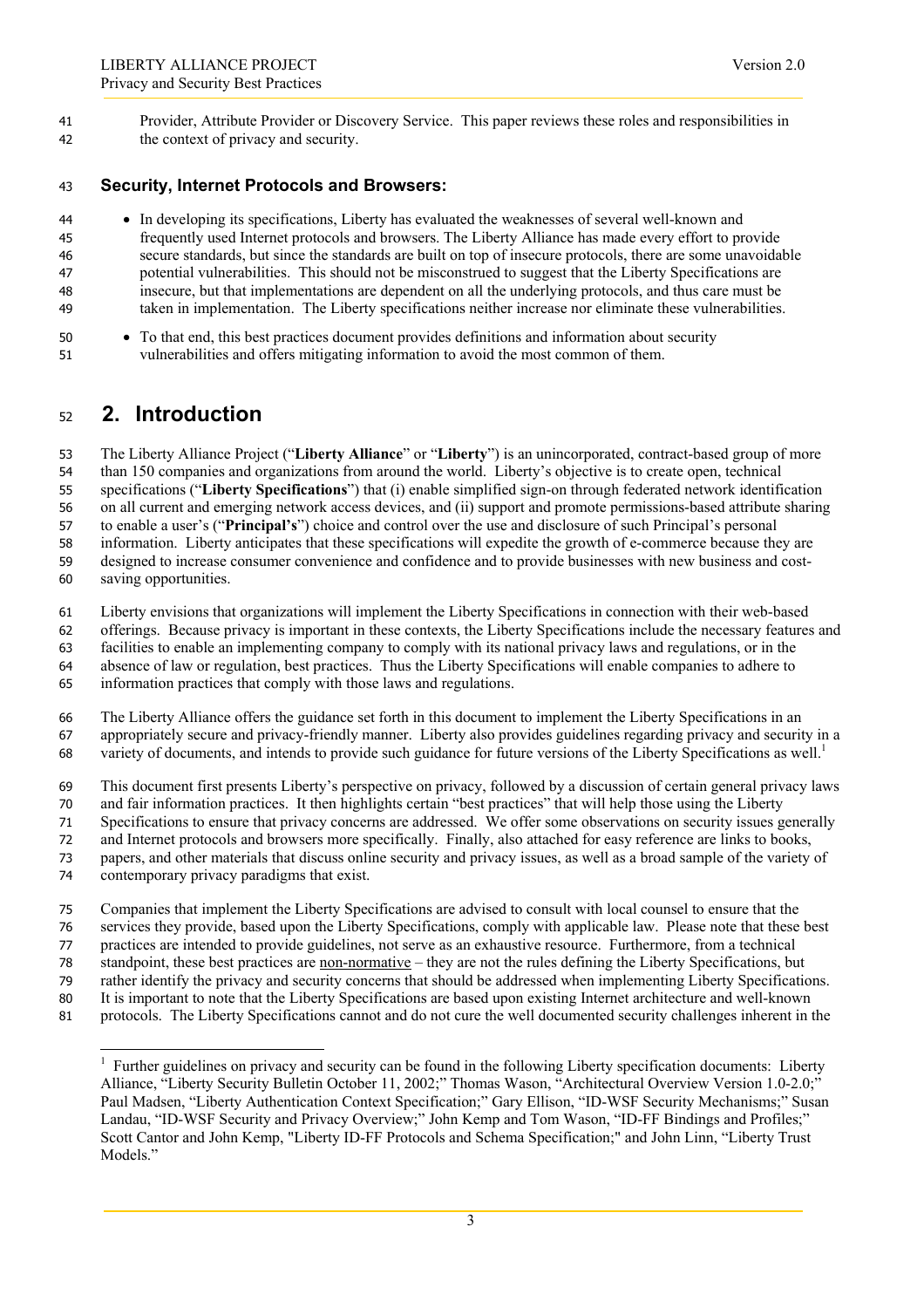- <span id="page-4-0"></span>architecture of the Internet. Because companies from any part of the world, whether for-profit or not-for-profit, 82
- whether or not a member of the Liberty Alliance, may use the Liberty Specifications, the best practices identified in 83
- this document cannot and do not capture or address each potentially applicable legal privacy regime. Companies that implement the Liberty Specifications are advised to consult with local counsel to ensure that the services they provide, 84
- based upon the Liberty Specifications, comply with applicable privacy laws and regulations. 85
- 86
- 87 88 89 90 91 In addition, readers of this document should be aware that the Liberty Specifications are just that – specifications only. Given the global nature of e-commerce, the myriad of laws that apply to privacy, and the fact that the Liberty Alliance itself does not provide any services, the Liberty Alliance cannot and does not (i) advise as to what laws, regulations, or fair information practices are applicable to any given company, (ii) condition use of the Liberty Specifications on adoption of a particular set of fair information practices, (iii) monitor, audit or enforce compliance with applicable
- 92 laws and regulations, nor (iv) have any liability with respect to an implementing company's use of the Liberty
- 93 Specifications. The implementing companies remain responsible for monitoring implementation and, as is the case
- 94 today, remain answerable to local enforcement authorities for non-compliance with applicable laws.
- 95 Similarly, implementing companies should monitor the ever-changing status of security challenges, and should take
- 96 these into account when designing their implementations. To aid in this effort, we present in this document some of
- 97 the well-known Internet and protocol security vulnerabilities that should be taken into account when implementing the
- 98 Liberty Specifications.

## 99 **3. Liberty Alliance Perspective on Privacy**

100 101 102 103 The Liberty Alliance considers privacy and security of a Principal's personal information to be extremely important. Privacy, security and consumer considerations drive many decisions the Liberty Alliance made about the world of online commerce that the Liberty Specifications enable. In particular, the Liberty Alliance made the following fundamental decisions regarding the Liberty Specifications:

- 104 To use a de-centralized architecture, where it is not necessary to have data stored with a single entity;
- 105 To use a federated architecture, where parties are free to link networks as business judgment dictates;
- To support and promote permissions-based attribute sharing to enable consumer choice and control over the use and disclosure of his or her personal information; 106 107
- 108 To provide open specifications that are not centrally administered;
- 109 To provide interoperable specifications that can be used on a wide variety of network access devices;
- 110 To leverage existing systems, standards, and protocols where they work well;
- 111 To enable companies to transmit information using the specifications with the best available security;
- To include in the specifications, tools that enable companies to respond to consumer interests regarding privacy and security and to compete on that basis. 112 113
- 114 Our perspective on privacy is necessarily informed by two key characteristics of our work:
- 115 116 117 1. The Liberty Alliance is a group of individual companies writing open technical specifications and, except for the specifications, the Liberty Alliance does not provide products or services directly to the public; and
- 118 119 120 121 122 2. The Liberty Alliance is composed of individual member companies from around the globe and from myriad sectors of the economy. Many of the Liberty Alliance members serve consumers directly and others create the infrastructure products that are used by companies to serve consumers directly and by companies to run their internal operations. Some companies serve global markets, and others serve regional markets in Europe, Japan, Korea, and the United States.
- 123 124 Given the goals of facilitating e-commerce and providing a mechanism that permits compliance with local law and appropriate security, Liberty believes that the responsible approach is to create flexible, interoperable specifications
- 125 that can be implemented around the globe in a variety of different ways to satisfy applicable privacy and security
- 126 127 concerns and related laws. Thus, the Liberty Specifications provide tools that can be used by implementing companies to address privacy and security concerns. As noted earlier, the implementing companies are solely responsible for
	- 4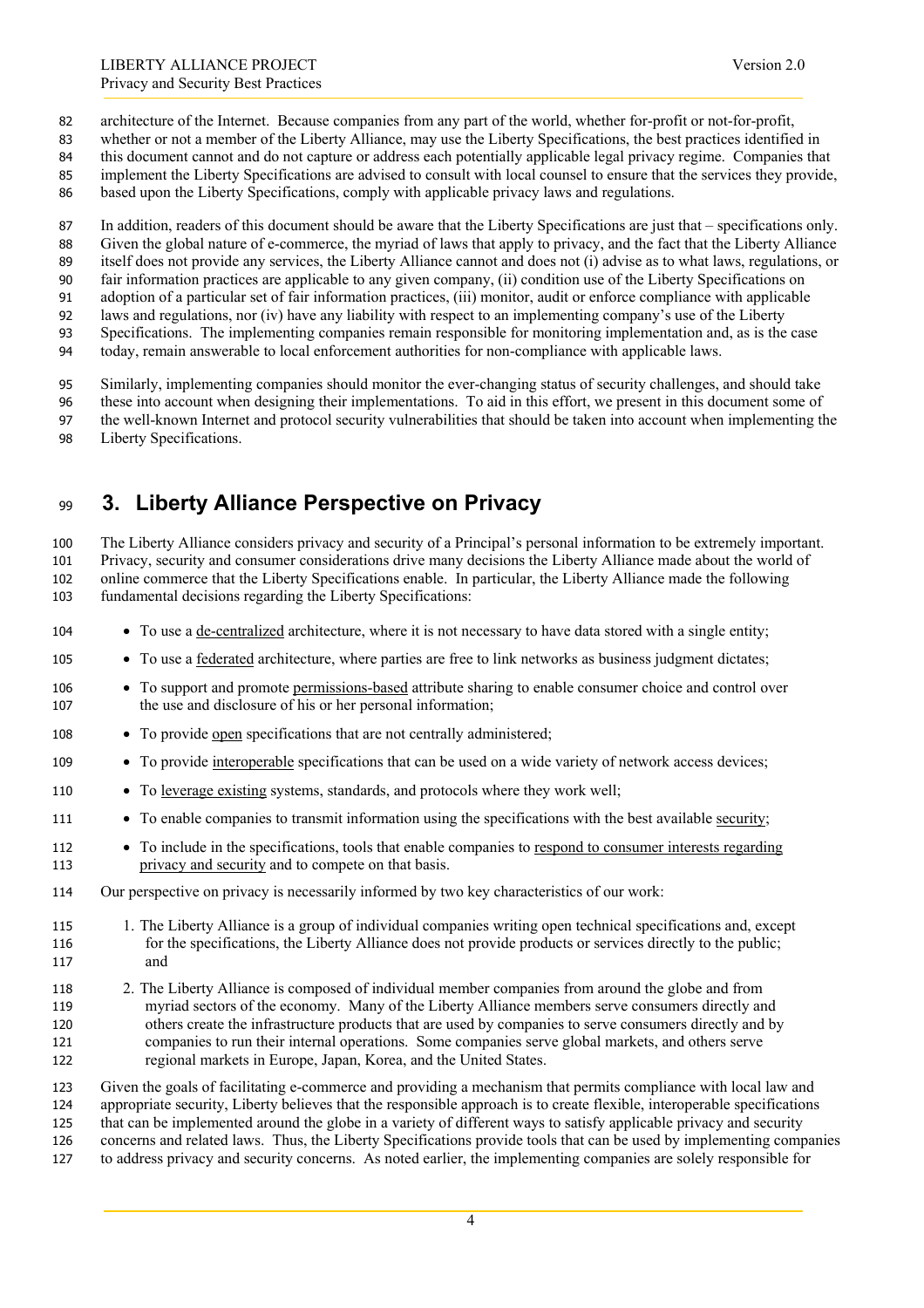- <span id="page-5-0"></span>deploying the Liberty Specifications in a secure manner that complies with applicable privacy laws and fair information practices. 128 129
- 130 Because the Liberty Specifications represent a novel approach to account linking and data exchange, we believe it is

131 important to identify implementation best practices to accompany the specifications. The best practices below simply

132 explain what fair information principles Liberty-enabled providers should address, depending upon which role(s) they

133 perform. This document also explains the tools contained in the specifications that can be used to respond to such considerations, including elements of the Liberty Specifications that enable implementers to more effectively utilize

134 135 various rights expression languages to communicate information about usage directives that may be associated with a

136 given attribute.

137 Finally, it is important to note that the Liberty Specifications are built on a framework that presumes data exchange of

138 personal attributes will occur in the context of permissioning. While, as noted, the Liberty Alliance has no role in

139 providing services, many of the architectural decisions made in creating the Liberty Specifications were made on the

140 presumption that those providing services based on the Liberty Specifications would be engaging in permissions-based

141 attribute sharing.

142 These architectural considerations, as well as specific features of the Liberty Specifications reflect the fact that the

143 Liberty Alliance is both very conscious of the importance of privacy, security and other public policy considerations,

144 and cognizant of the fact that the Liberty Alliance is, fundamentally, an open specifications body that cannot – and

145 should not – enforce particular implementations on parties using the Liberty Specifications.

## 146 **4. Privacy laws**

147 There are a variety of privacy protection laws throughout the world, each with its unique set of requirements and

- 148 149 obligations. The following discussion highlights some, but by no means all, of these laws, and the differences between those highlighted.<sup>2</sup>
- 150 Some of the privacy laws that have been enacted include, among others:
- 151 152 • European Union Directive on Data Protection of individuals with regard to the processing of personal data and the free movement of such data.<sup>[3](#page-5-2)</sup>
- 153 154 • European Union Directive concerning the processing of personal data and the protection of privacy in the electronic communications sector.<sup>[4](#page-5-3)</sup>
- 155 • In Canada – The Personal Information Protection and Electronic Documents Act.<sup>5</sup>
- 156 157 158 • In the United States – The Children's Online Privacy Protection Act, The Graham-Leach-Bliley Act, The Health Insurance Portability and Accountability Act, and more generally, the Federal Trade Commission has challenged online privacy polices under Section 5 of the Federal Trade Commission Act. <sup>6</sup>
- 159 160 161 • In Other Territories – According to Privacy International's Privacy and Human Rights: An International Survey of Privacy Laws and Developments, 2003, there are several other territories that have enacted or enforced some form of privacy laws. [7](#page-5-6)
- <span id="page-5-1"></span>162 163 The EU Data Protection Directive (95/46/EC) aims to protect the privacy of EU citizens and harmonize differing laws and regulations in the Member States. The EU Data Protection Directive covers any information relating to an
	- <sup>2</sup> The summaries of law provided below are for informational purposes only, and are not intended to be legal advice.
	- 3 EU Data Protection Directive 95/46/EC.
	- 4 EU Directive on Privacy and Electronic Communications 2002/58/EC.
	- 5 Canadian Privacy Act. S.C. 2000.

<span id="page-5-5"></span><span id="page-5-4"></span><span id="page-5-3"></span><span id="page-5-2"></span><sup>6</sup> See 15 U.S.C.A. § 6501 (2000); 15 U.S.C.A. § 6801 et. seq. (1999); 42 U.S.C.A. §§ 1320(d) et. seq. (1996); 15 U.S.C.A. § 45(a) (2000).

<span id="page-5-6"></span><sup>7</sup> Privacy International, "Privacy and Human Rights: An International Survey of Privacy Laws and Developments, 2002."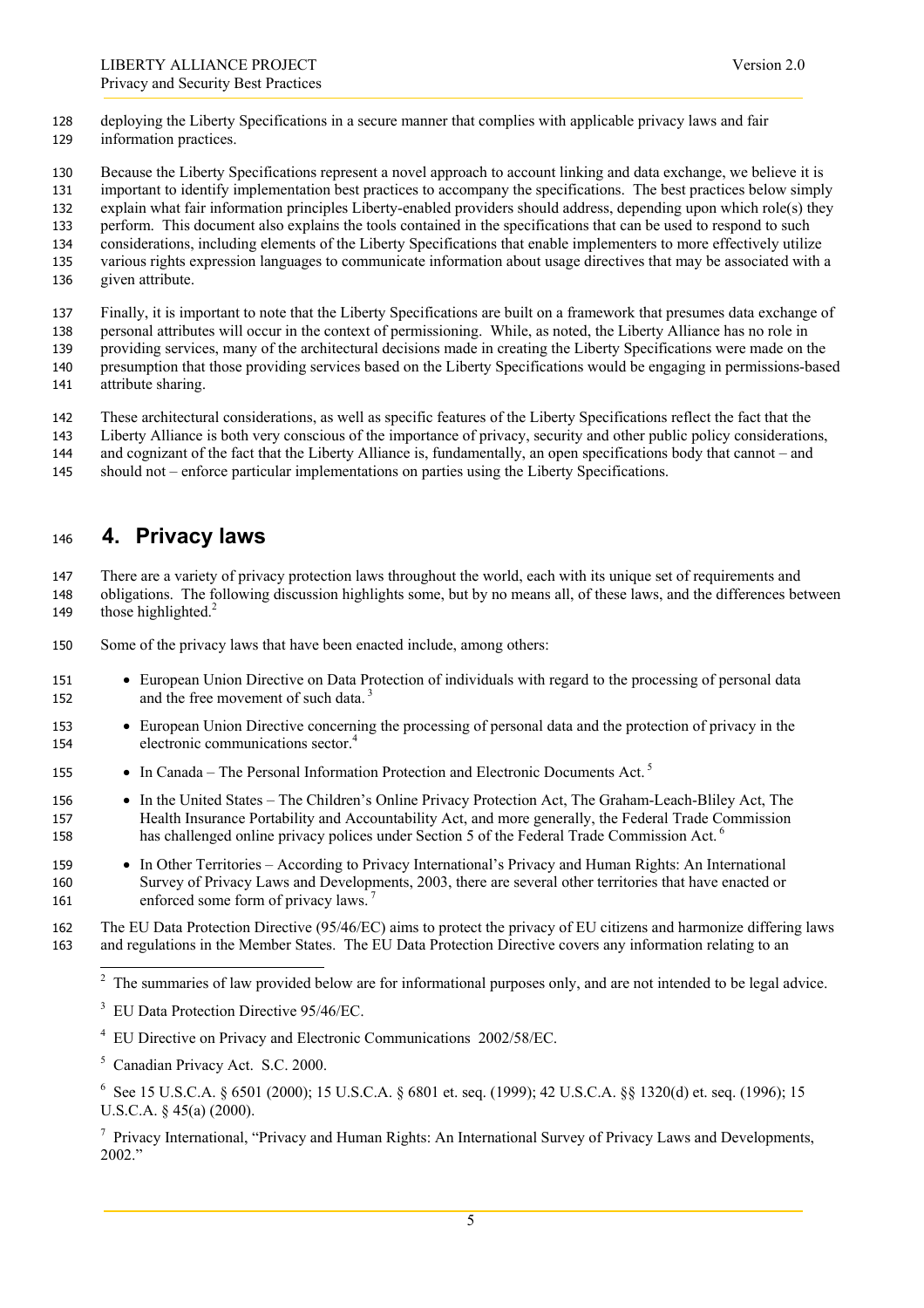<span id="page-6-0"></span>individual, even if collected purely in a business context, such as contact details of business clients, and not just consumers. Data about a company's employees is also covered. 164 165

166 167 168 169 170 171 172 173 174 175 176 177 The Directive imposes duties on data "controllers," those who determine the purpose and means of processing data. In addition to imposing registration requirements with data commissioners in Member States, the Directive requires that data be (i) processed fairly, (ii) collected for specified, explicit and legitimate purposes and not used in ways incompatible with those purposes, (iii) collected only to the extent that it is adequate and relevant, and not excessive in relation to the purposes for which it was collected, (iv) accurate and kept up to date, (v) kept no longer than necessary for the purposes for which it was collected, and (vi) not transferred to third-party countries that do not ensure an adequate level of protection for the data. Data may generally be processed either by unambiguous consent or where necessary to perform a contract. However, certain data is considered sensitive requiring explicit consent before processing. In addition, data subjects are to be given notice of the data controller, purposes of processing their data, recipients of the data, and the right to access and correct the data. This notice to the data subject is to be provided even when the data has been obtained not from the data subject but from a third party. The EU Data Protection Directive for electronic communications (2002/58/EC) complements the aforementioned

- 178 179 180 Directive for the electronic communications sector. It includes inter alia specific provisions regarding the confidentiality of communications, the handling of traffic and location data and the requirements and restrictions applying to the use of cookies as well as to unsolicited electronic communications. Member States are required to
- 181 implement the Directive by 31 October 2003.

182 183 184 185 The Canadian Privacy Act sets out ground rules for how private sector organizations may collect, use or disclose personal information in the course of commercial activities. The Act is centered around ten (10) underlying principles regarding (i) accountability, (ii) identifying purpose, (iii) consent, (iv) limiting collection, (v) limiting use, disclosure, and retention, (vi) accuracy, (vii) safeguards, (viii) openness, (ix) individual access, and (x) challenging compliance.

186 187 188 189 190 191 192 193 194 195 196 United States laws, on the other hand, take a more vertical approach with express federal privacy related statutes for specific sectors. For example, the Graham-Leach Bliley-Act ("**GLB Act**") governs the use of personal information that is given to and managed by financial service providers. The Health Insurance Portability and Accountability Act ("**HIPAA**") mandates standards for the use of protected health care data. The Children's Online Privacy Protection Act ("**COPPA**") governs the use and collection of personal information about children under age 13. Each of these laws requires some form of notice and consent before disclosure of the personal information at issue, and requires that a party use reasonable safeguards to maintain the confidentiality of such personal information. Under the GLB Act, for example, consent to share personal information with unaffiliated third parties for marketing purposes via an "optout" procedure rather than express or an "opt-in" consent, may be acceptable. In other cases, the Federal Trade Commission has exercised its authority under Section 5 of the Federal Trade Commission Act to challenge certain privacy practices as "unfair and deceptive."<sup>[8](#page-6-1)</sup>

197 Given the breadth and variety of privacy laws that may be applicable depending upon the jurisdiction in which a

- 198 199 company does business, the Liberty Alliance strongly recommends that any entity implementing the Liberty Specifications consult with local counsel to determine which laws are applicable to the company's business and how
- 200 best to comply with those laws.

l

## 201 **5. Fair Information Principles**

202 *General.* In addition to existing privacy laws, several organizations have set forth fair information practices governing

- 203 204 the use and disclosure of personal information. These organizations include, among others, the Online Privacy Alliance ("**OPA**"), the Organization for Economic Co-operation and Development ("**OECD**"), the Center for
- 205 Democracy and Technology ("**CDT**"), the Network Advertising Initiative ("**NAI**"), Health Internet Ethics ("**Hi-**
- 206 **Ethics**"), and the Global Business Dialogue on Electronic Commerce ("**GBDe**")[.9](#page-6-2)

<span id="page-6-1"></span><sup>8</sup> For an overview of U.S. federal and state privacy laws, see BBB Online, Inc. and the Council of Better Business Bureaus, Inc., "A Review of Federal and State Privacy Laws."

<span id="page-6-2"></span><sup>&</sup>lt;sup>9</sup> Links to several of these fair information practices or privacy guidelines are noted in the References section of this document.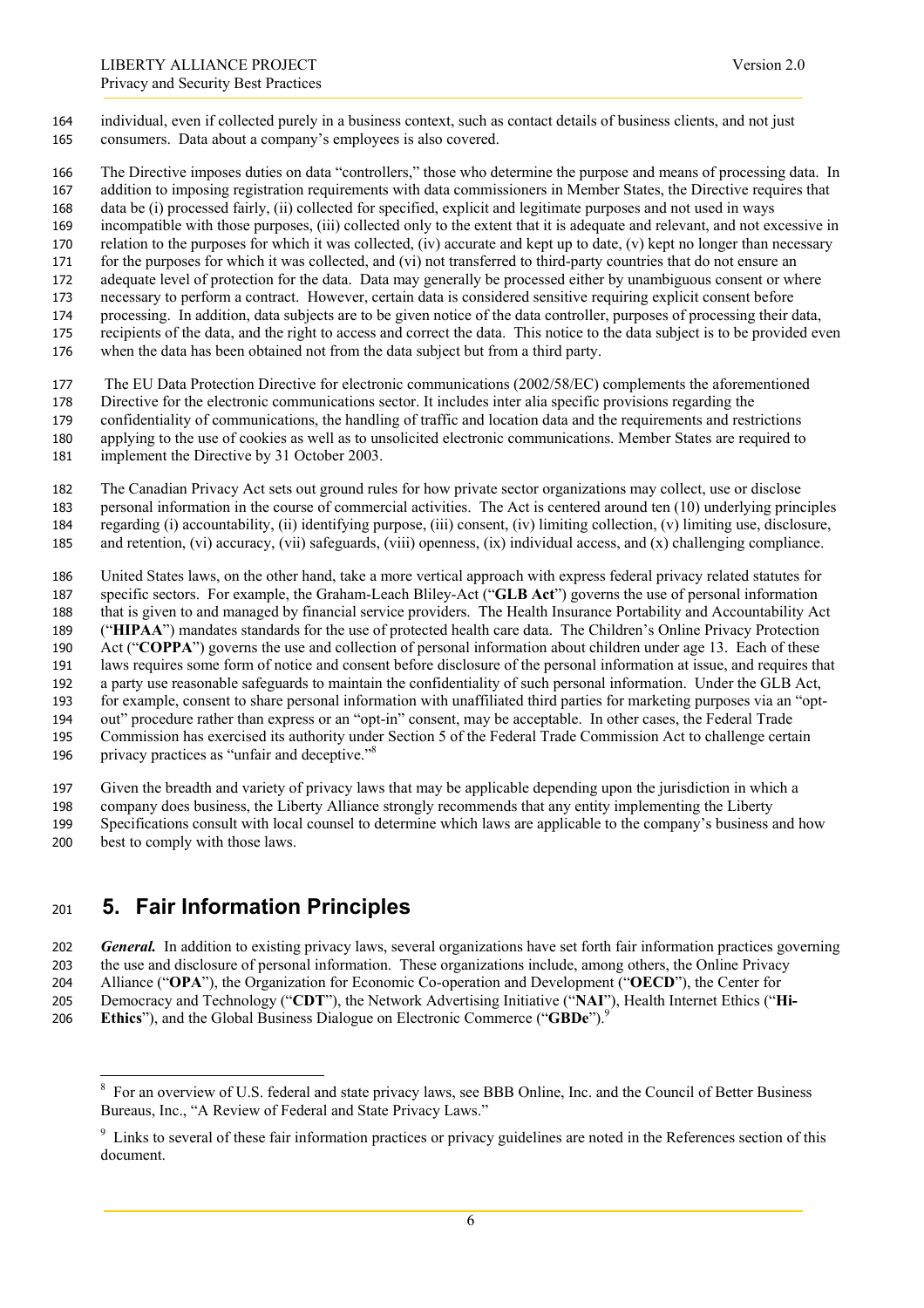There are no universal standards among these organizations as to what fair information practices entail. The differences seen in these fair information practices are partially attributable to geography, and partially attributable to the sector to which the fair information practices apply. 207 208 209

210 211 212 *OPA Guidelines.* OPA is a U.S.-based organization which provides a general framework in which any U.S. company can operate, calling for customization and enhancement as appropriate to a company's business or industry sector. These guidelines generally provide as follows:

- 213 214 • *Adoption and Implementation of a Privacy Policy* – An organization should adopt and implement a policy for protecting the privacy of individually identifiable information.
- 215 216 217 218 219 220 221 222 • *Notice and Disclosure* – The privacy policy should be clear, easy to find, and available at or prior to the time individually identifiable information is collected. It should state "what information is being collected; the use of that information; possible third-party distribution of that information; the choices available to an individual regarding collection, use and distribution of the collected information; a statement of the organization's commitment to data security; and what steps the organization takes to ensure data quality and access. It should also disclose the consequences, if any, of an individual's refusal to provide information. The policy should also include a clear statement of what accountability mechanism the organization uses, including how to contact the organization."
- 223 224 225 226 227 • *Choice/Consent* – Individuals must be given the opportunity to exercise choice regarding how individually identifiable information collected from them online may be used when such use is unrelated to the purpose for which the information was collected or where there is third-party distribution of such data unrelated to the purpose for which it is collected. At a minimum, individuals should be given the opportunity to opt out of such use or third-party distribution.
- 228 229 230 231 232 • *Data Security* – Organizations creating, maintaining, using or disseminating individually identifiable information should take appropriate measures to assure its reliability and should take reasonable precautions to protect it from loss, misuse or alteration. Organizations should take reasonable steps to assure that third parties to which they transfer such information are aware of these security practices, and that the third parties also take reasonable precautions to protect any transferred information.
- 233 234 235 236 237 238 239 240 • *Data Quality and Access* – Organizations creating, maintaining, using or disseminating individually identifiable information should take reasonable steps to assure that the data are accurate, complete and timely for the purposes for which they are to be used. Organizations should establish appropriate processes or mechanisms so that inaccuracies in material individually identifiable information, such as account or contact information, may be corrected. These processes and mechanisms should be simple and easy to use, and provide assurance that inaccuracies have been corrected. Other procedures to assure data quality may include use of reliable sources and collection methods, reasonable and appropriate consumer access and correction, and protections against accidental or unauthorized alteration.
- 241 242 243 244 245 *OECD Guidelines.* The OECD is an international organization focusing on global economic cooperation and development. OECD guidelines on the protection of privacy and trans-border flows of personal data are close to the European approach to privacy. Unlike the United States, Europe has more comprehensive privacy statutes and vests significant authority in its regulatory bodies to enforce privacy legislation. OECD's guidelines set forth the following eight principles:
- 246 247 248 • *Collection Limitation* – There should be limits to the collection of personal data and any such data should be obtained by lawful and fair means and, where appropriate, with the knowledge or consent of the data subject.
- 249 250 • *Data Quality* – Personal data should be relevant to the purposes for which they are to be used, and, to the extent necessary for those purposes, should be accurate, complete and kept up-to-date.
- 251 252 253 254 • *Purpose Specification* – The purposes for which personal data are collected should be specified not later than at the time of data collection and the subsequent use limited to the fulfillment of those purposes or such others as are not incompatible with those purposes and as are specified on each occasion of change of purpose.
- 255 256 257 • *Use Limitation* – Personal data should not be disclosed, made available or otherwise used for purposes other than those specified in accordance with Article 9 (the purpose specification principle) except: (a) with the consent of the data subject; or (b) by the authority of law.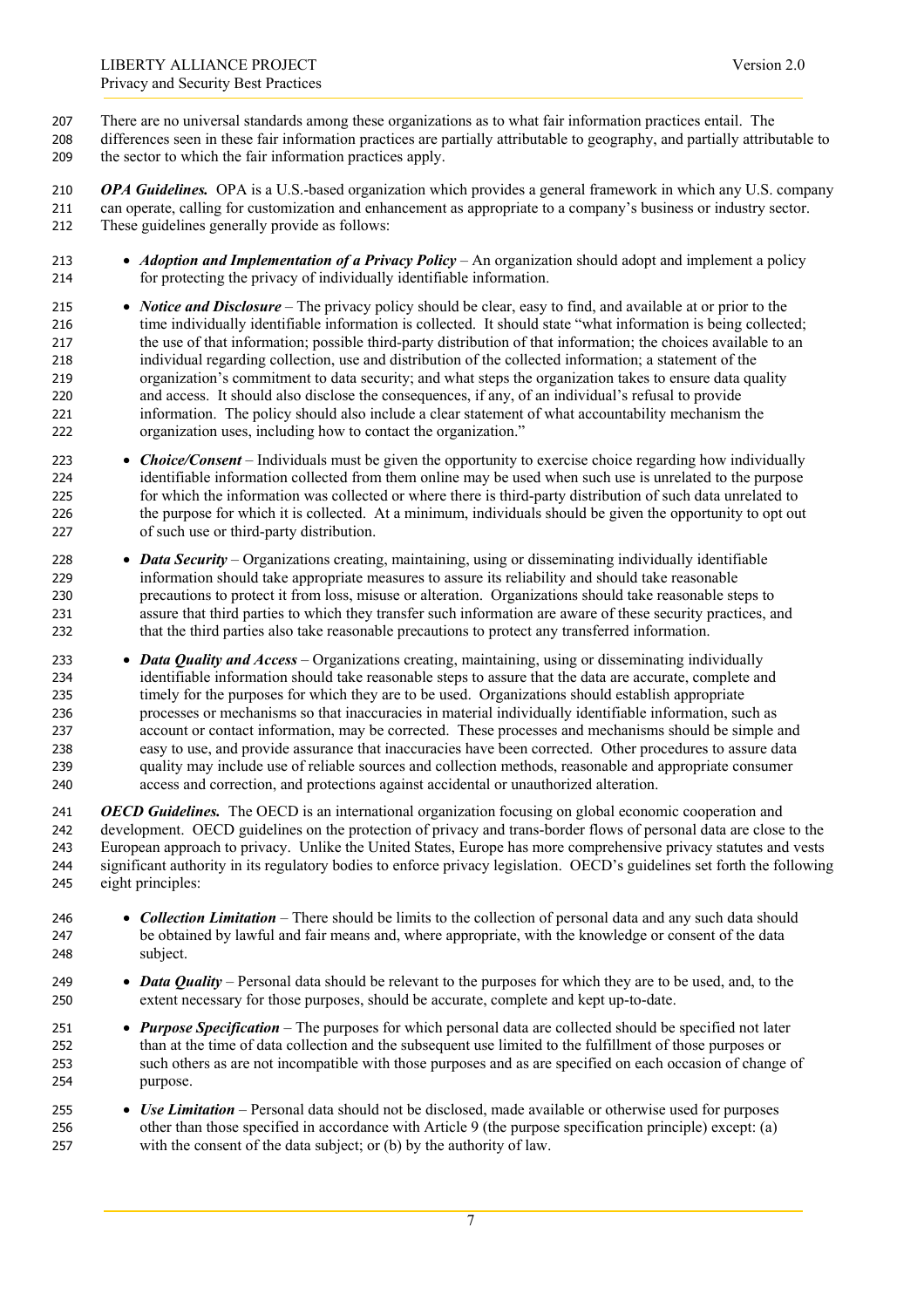- <span id="page-8-0"></span>• *Security Safeguards* – Personal data should be protected by reasonable security safeguards against such risks as loss or unauthorized access, destruction, use, modification or disclosure of data. 258 259
- 260 261 262 263 • *Openness* – There should be a general policy of openness about developments, practices and policies with respect to personal data. Means should be readily available of establishing the existence and nature of personal data, and the main purposes of their use, as well as the identity and usual residence of the data controller.
- 264 265 266 267 268 269 270 • *Individual Participation* – An individual should have the right: (a) to obtain from a data controller, or otherwise, confirmation of whether or not the data controller has data relating to him; (b) to have communicated to him, data relating to him within a reasonable time; at a charge, if any, that is not excessive; in a reasonable manner; and in a form that is readily intelligible to him; (c) to be given reasons if a request made under subparagraphs (a) and (b) is denied, and to be able to challenge such denial; and (d) to challenge data relating to him and, if the challenge is successful, to have the data erased, rectified, completed or amended.
- 271 272 • *Accountability* – A data controller should be accountable for complying with measures which give effect to the principles stated above.

## 273 **6. Liberty Alliance Privacy Recommendations**

274 275 276 277 278 279 As evident from the preceding sections, there is a wide range of fair information practices that have been promoted around the world. In an effort to promote "best practices," Liberty recommends that an implementing company comply with all relevant laws. In the absence of laws, an implementing company should follow the most appropriate fair information practices applicable to the jurisdiction and industry sector in which the company intends to do business or offer products or services. Where applicable, an entity should not request or provide more information than is necessary for the interaction.

280 281 282 283 284 285 In addition, the Liberty Alliance offers the following baseline set of fair information practices as guidelines that companies, whether in the role of Service Provider, Identity Provider, Attribute Provider, Discovery Service or otherwise, should consider adopting when implementing Liberty Specifications. These recommended fair information practices are based on principles of notice, choice and control, access, security, quality, relevance, timeliness and accountability. Each of these practices, and its appropriateness in the context of Liberty Services, is briefly described below.

- 286 287 288 289 290 291 292 • *Notice*. Consumer facing Liberty-Enabled Providers should provide to the Principal clear notice of who is collecting the information, what information they collect, how they collect it (e.g., directly or through nonobvious means, such as cookies), how they provide choice, access, security, quality, relevance and timeliness to Principals, whether they disclose the information collected to other entities, and whether other entities are collecting information through them. Providing notice is particularly important for Service Providers who may seek additional information beyond what is provided through other Liberty-Enabled Providers.
- 293 294 295 296 297 298 299 300 • *Choice***.** Consumer facing Liberty-Enabled Providers should offer Principals choices, to the extent appropriate given the circumstances, regarding what personally identifiable information is collected and how the personally identifiable information is used beyond the use for which the information was provided. In addition, consumer facing Liberty-Enabled Providers should allow Principals to review, verify, or update consents previously given or denied. The Liberty Specifications provide for both access permissions to allow a Principal to specify whether and under what circumstances a Service Provider can obtain given attributes, as well as an "envelope" for the discovery of or negotiation of usage directives as part of profile sharing. Both aspects of the privacy capabilities established by the Liberty Specifications should be fully implemented in a responsible manner and be easy for the Principal to configure. In particular, Liberty-Enabled Providers should provide for "usage directives" for data through either contractual arrangements, or through the use of Rights Expression Languages, as well as implementing the access authorization elements contained in the Liberty Specifications that permit the Principal to make certain choices regarding collection and use of personally identifiable information. 301 302 303 304 305
- 306 307 • *Principal Access to Personally Identifiable Information (PII)***.** Consumer facing Liberty-Enabled Providers that maintain PII should offer, consistent with and as required by relevant law, a Principal 308 reasonable access to view the non-proprietary PII that it collects from the Principal or maintains about the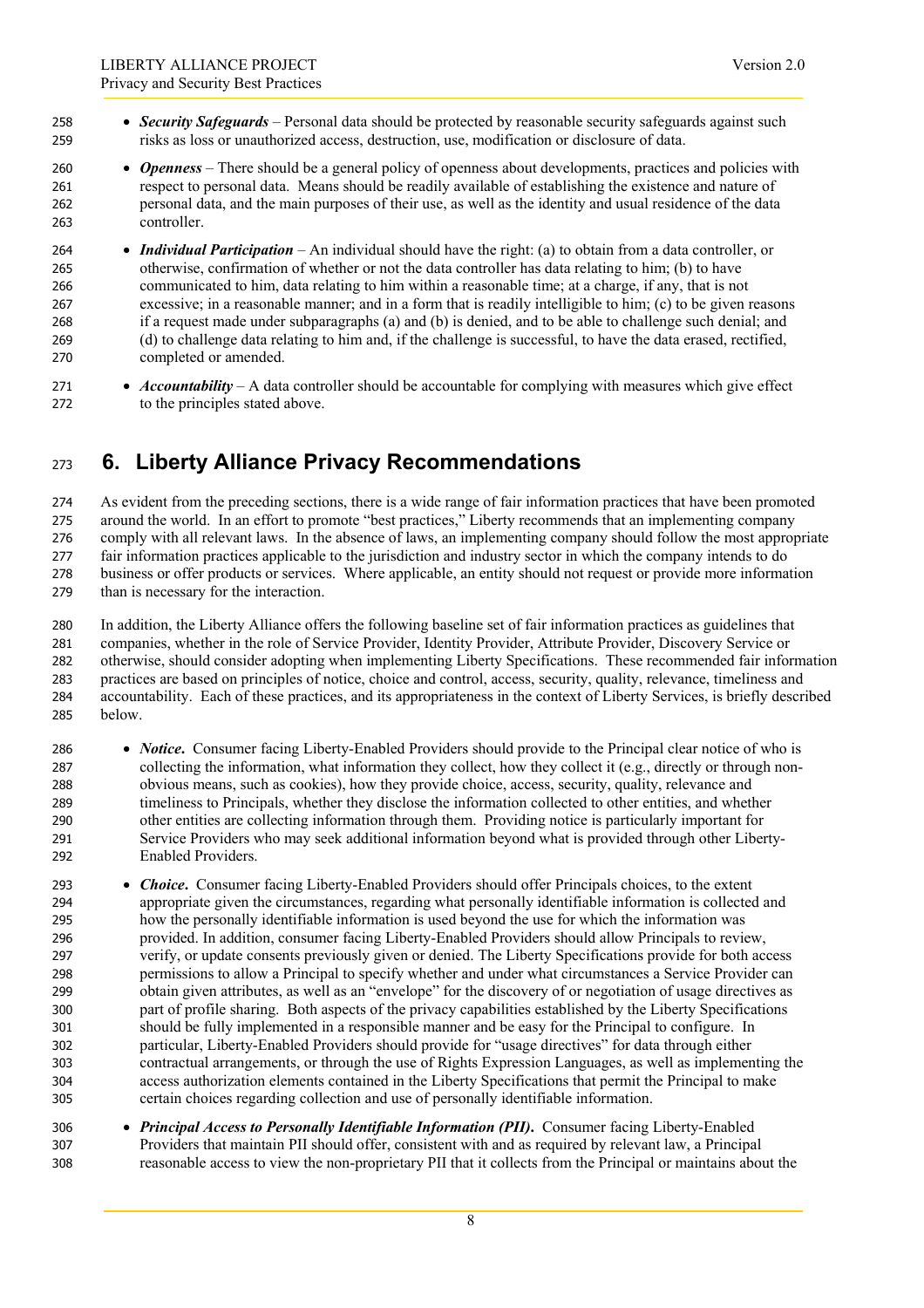- Principal. Access should not be construed to require access to proprietary data, public record data, or aggregate data. 309 310
- 311 312 313 • *Quality***.** Consumer facing Liberty-Enabled Providers that collect and maintain personally identifiable information should permit Principals a reasonable opportunity to provide corrections to the personally identifiable information that is stored by such entities.
- 314 315 • *Relevance***.** Liberty-Enabled Providers should use PII for the purpose for which it was collected, or the purposes about which the Principal has consented.
- 316 317 • *Timeliness***.** Liberty-Enabled Providers should retain PII only so long as is necessary or requested and consistent with a retention policy accepted by the Principal.
- 318 319 • *Complaint Resolution***.** Liberty-Enabled Providers should offer a complaint resolution mechanism for Principals who believe their PII has been mishandled.
- 320 321 • *Security*. Liberty-Enabled Providers should take reasonable steps to protect and provide an adequate level of security for PII.

322 323 324 325 326 327 328 Implementing companies should be aware that the Liberty Specifications provide tools the implementing company can use to help it comply with fair information practices, regardless of which protocol is adopted. These tools are discussed in more detail below. However, implementing companies should also be aware that any of these fair information practices (as well as any recommendations set forth in this document) are only guidelines, and may or may not satisfy or be consistent with the privacy laws, rules, and regulations applicable to the implementing company. Therefore, Liberty strongly recommends that any implementing company consult with local counsel to determine which laws are applicable to the company's business and how best to comply with those laws.

329 330 331 In order to address various privacy concerns and implement fair information practices using the Liberty Specifications, it is important for an implementing company to understand how certain schemas and protocols in the specifications operate and be aware of certain tools contained in the specifications that can be used to respond to such considerations.

332 333 334 335 336 337 338 Consumer choice and permission are central to Liberty's vision. The framework of the Liberty Specifications is built upon the presumption that PII will be shared ("attribute sharing") in the context of permissioning, i.e., upon the consent of the Principal and in accordance with the usages expressed by the Principal. Such attribute sharing should be predicated upon not only a prior agreement between the Liberty-Enabled Providers, but also upon providing notice to the Principal and obtaining the Principal's consent. The Liberty Specifications allow for recording both the notice and consent in an auditable fashion. Liberty recognizes that depending upon the particular implementation, for example in financial services transactions, it may be important to both the Principal and the Liberty-Enabled Provider

339 340 to have increased certainty regarding their transaction. Such certainty may be achieved through the use of auditable records of notice and consent. In addition, Liberty-enabled providers should take reasonable measures to prevent

341 unauthorized acquisition of a principal's personal information (e.g. by harvesting).

342 343 344 345 Within this framework, the Liberty Specifications identify various roles that comprise the federated identity infrastructure. Each of these roles has certain responsibilities in relation to protecting the privacy and security of a Principal's personally identifiable information. Liberty-Enabled Providers may function in multiple provider roles. These roles and their respective responsibilities include, among others:

- 346 347 348 349 350 351 352 353 354 355 • *Principal* – A Principal is an entity that can acquire a federated identity that is capable of making decisions and can be authenticated and vouched for by an Identity Provider. In a business-to-consumer (B2C) context, the Principal is the consumer. In other contexts, the Principal could be an individual, a corporation, or another legal entity. The fair information best practices set forth in this document are aimed to protect the confidentiality of the Principal's personally identifiable information. Principals should be vigilant when they provide their credentials (e.g., passwords, secure tokens, etc., entered over secure channels) or attributes over the web to protect themselves from being spoofed or otherwise providing such information to an unintended party. In addition, Principals should use care when establishing or modifying credentials. Also, Principals should become familiar with an entity's posted data practices before providing personally identifiable data to such entity.
- 356 357 358 359 • *Service Provider* – A Service Provider is an entity that provides services to Principals. Liberty envisions that the Service Provider will, upon request from a Principal, request that the Identity Provider (which may be itself or another party) authenticate the Principal. After the Principal has been authenticated, the Service Provider may request that certain attributes regarding the Principal be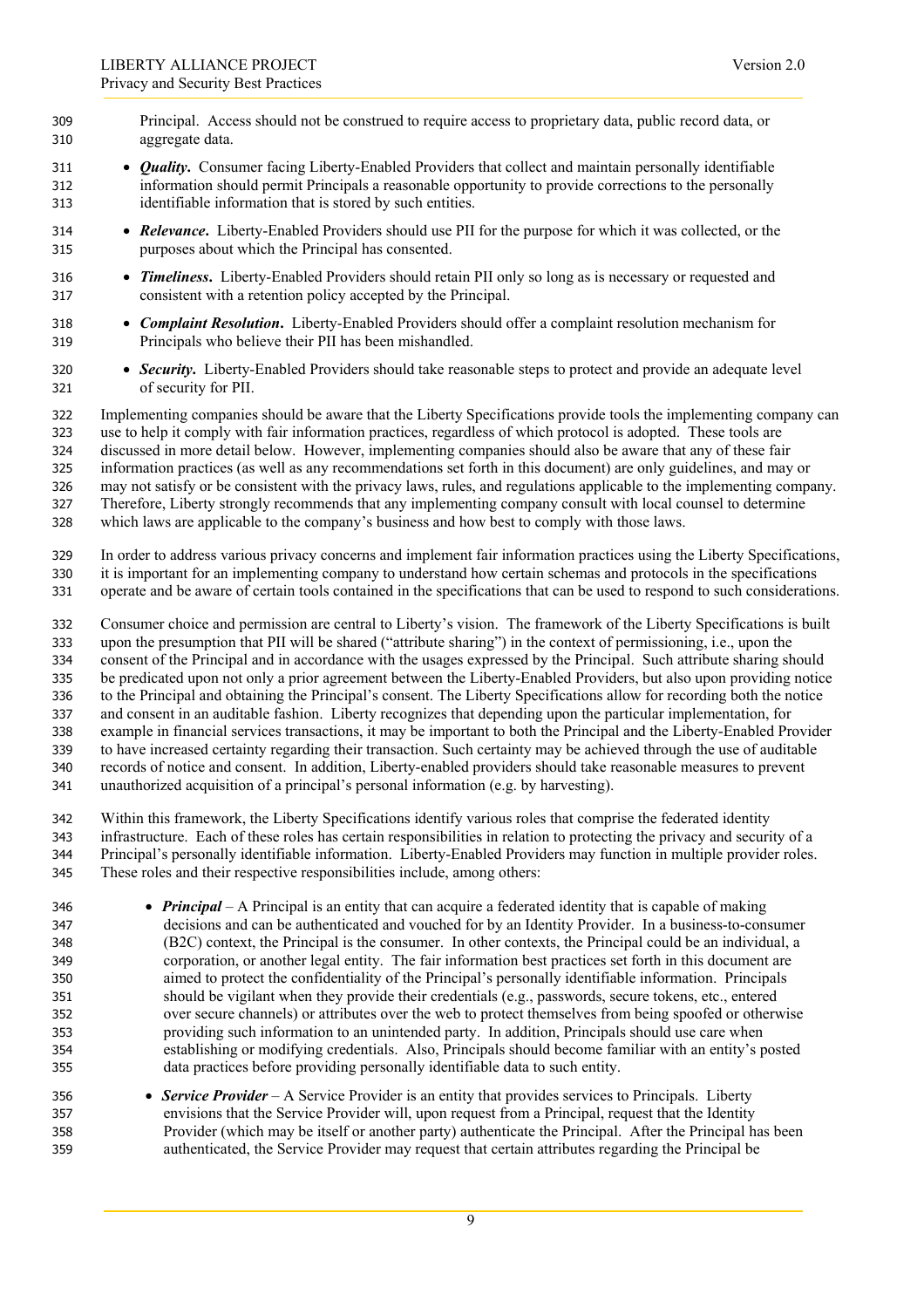provided to it in order to provide the requested services to the Principal. Service Providers should inform Principals of their data practices, provide the Principal with certain choices regarding secondary uses of the Principal's personally identifiable information, maintain the security of a Principal's personally identifiable information within their control, and not use or share such information except in accordance with the Service Provider's privacy policy and/or the consent or usage directives of the Principal. The Service Provider should at all times ensure that its data practices conform with applicable local law and practice. 360 361 362 363 364 365 366 367 368 • *Identity Provider* – An Identity Provider is an entity that creates, maintains, and manages identity information for Principals. It authenticates and vouches for the Principal to other Service Providers

- 369 370 371 within an Authentication Domain. The Identity Provider should also safeguard the Principal's identity credentials, and have some mechanisms in place to require the Authentication Domain to use the credentials in a proper manner.
- 372 373 374 375 376 377 378 379 380 • *Attribute Provider* – An Attribute Provider is an entity that provides attributes to a requester (i.e., a Service Provider) in accordance with its own policies and a Principal's permissions. Attribute Providers store and negotiate access control information defining the circumstances under which a Service Provider will be granted access to a given attribute(s). Attribute Providers store and negotiate usage directives that specify the manner in which attributes can be used, stored, and disclosed. An Attribute Provider has at least the same responsibilities as Service Providers with respect to clear notice (including notice to the Principal regarding what are the default usage directives and how the Principal can change such usage directives), choice, security, and responsible use and sharing of a Principal's data.
- 381 382 383 384 385 386 387 • *Discovery Service* – A Discovery Service is an entity (usually an Identity Provider) that has the ability to direct attribute requesters to the relevant Attribute Provider who provides the requested classes of attributes for the specified Principal. The Discovery Service should register only those Attribute Providers in accordance with the consent or usage directives of the Principal. The Discovery Service should permit the Principal to see which Attribute Providers have been registered on the Principal's behalf. An attribute requester can locate the Attribute Providers for a given Principal, even though the attribute requester and Attribute Providers do not have a common name for the Principal.

388 389 390 391 392 The following are two hypothetical examples of implementation of the Liberty Specifications by various companies. In Example 1, we start with the actual equipment manufacturers who could build Internet infrastructure software utilizing the specifications. Example 1 goes through the steps to an end user experience. Example 2 is a one page summary illustration of the process undertaken and explained in Example 1. Where Example 1 starts with software manufacturer, Example 2 shows the same process, in summary form, starting with the user.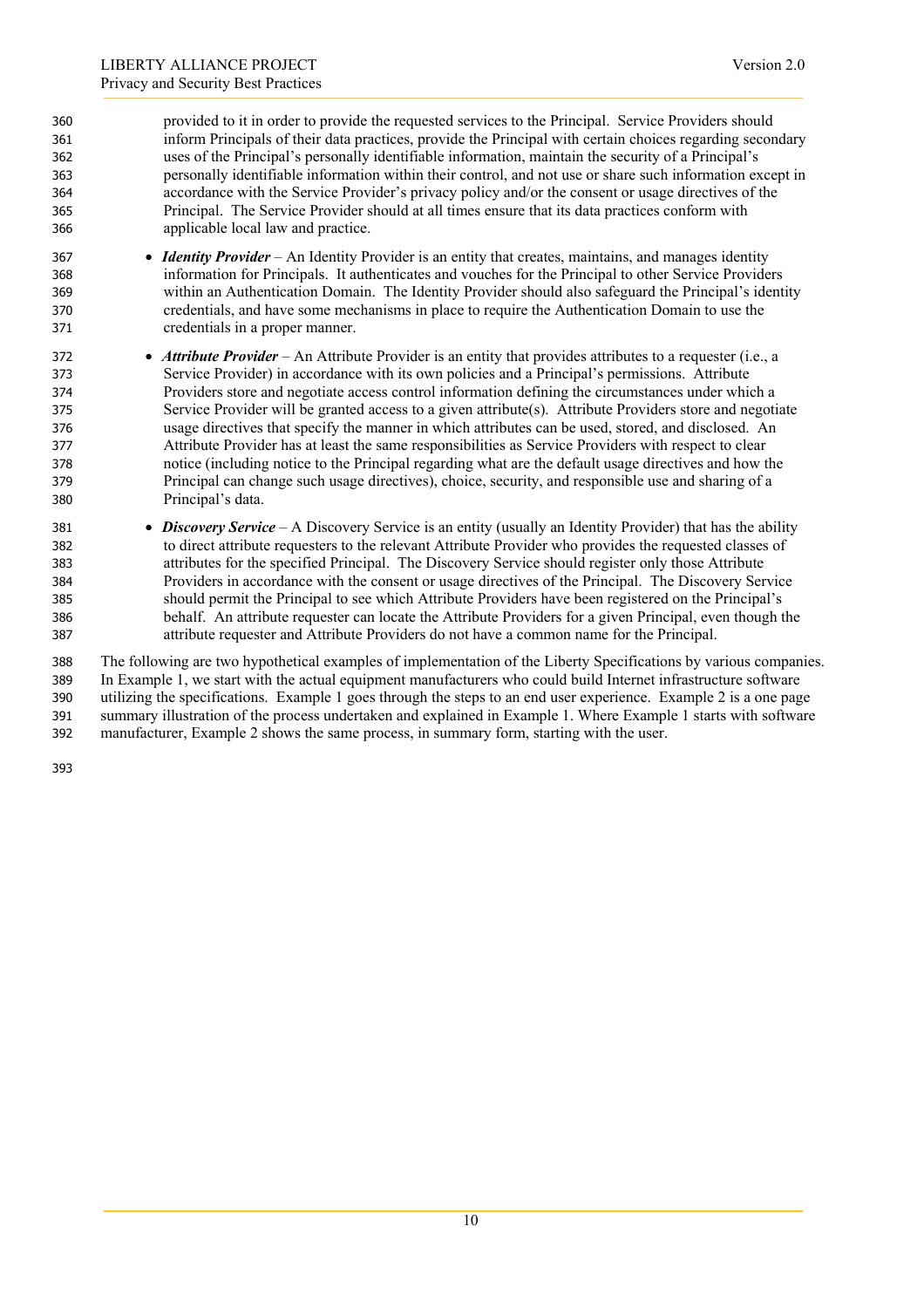# 393 **Hypothetical Example 1**

#### 394 *1. Technology Implementation*

- 395 396 397 a. Sun develops an identity server (infrastructure software) using the Project Liberty Alliance specifications (Liberty Specification) in order to allow the Sun identity server to interoperate with other technology products that implement the Liberty Specification.
- 398 399 400 b. H-P develops an identity server (infrastructure software) using the Liberty Specification in order to allow the H-P identity server to interoperate with other technology products that implement the Liberty Specification.



401

402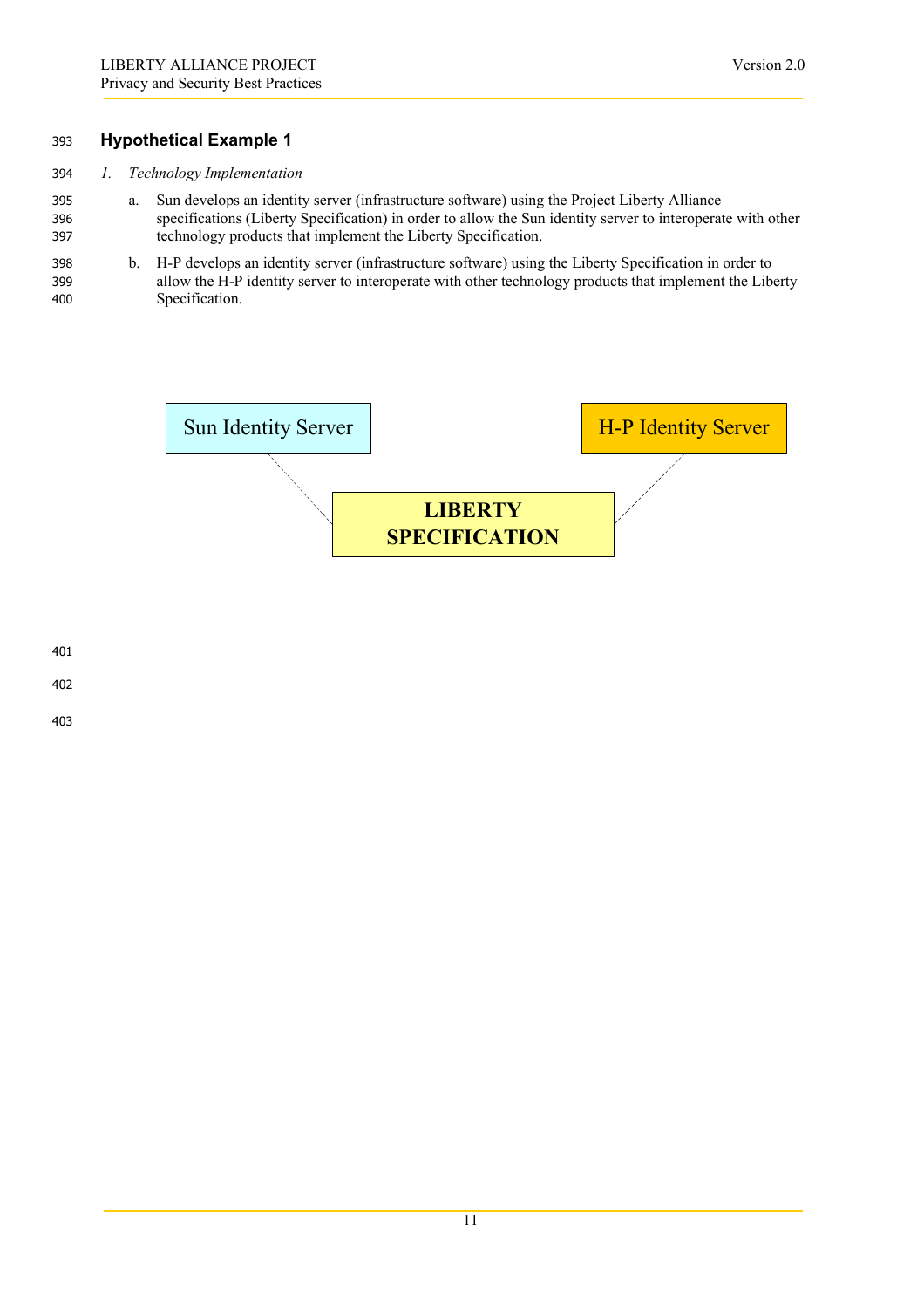# 403 *2. Services Deployment*

- 404 405 a. Airline employs a Sun Identity Server to authenticate users to its website, maintain frequent flyer information, and provide linkage to its reservation system.
	- b. Hotel uses an HP Identity Server to authenticate users to its website and facilitate online reservations.
- 406 407



408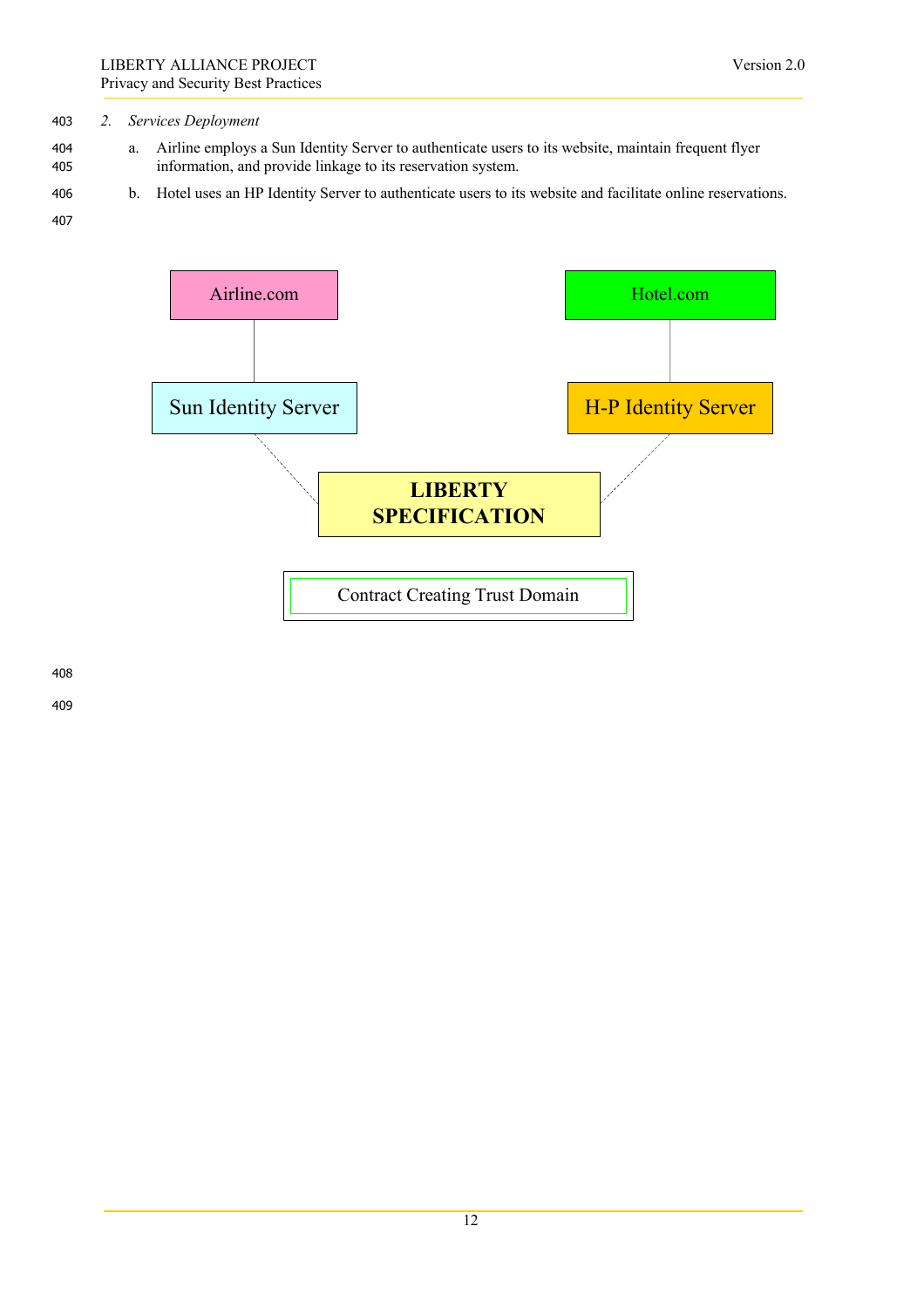# 409 *3. Trust Domain*

- 410
- a. Airline and Hotel enter into a contract, which requires, among other things, that Hotel will accept Airline's authentication of a customer that is a customer of both Airline and Hotel (Airline is an Identity Provider and Hotel is a Service Provider.)
- 412 413



- 414
- 415 *4. Account Establishment*
- 416 a. User establishes an account with Airline.com with User ID JeanP and a password.
- 417 b. User establishes an account at Hotel.com with user name Jean123 and a password.
- 418

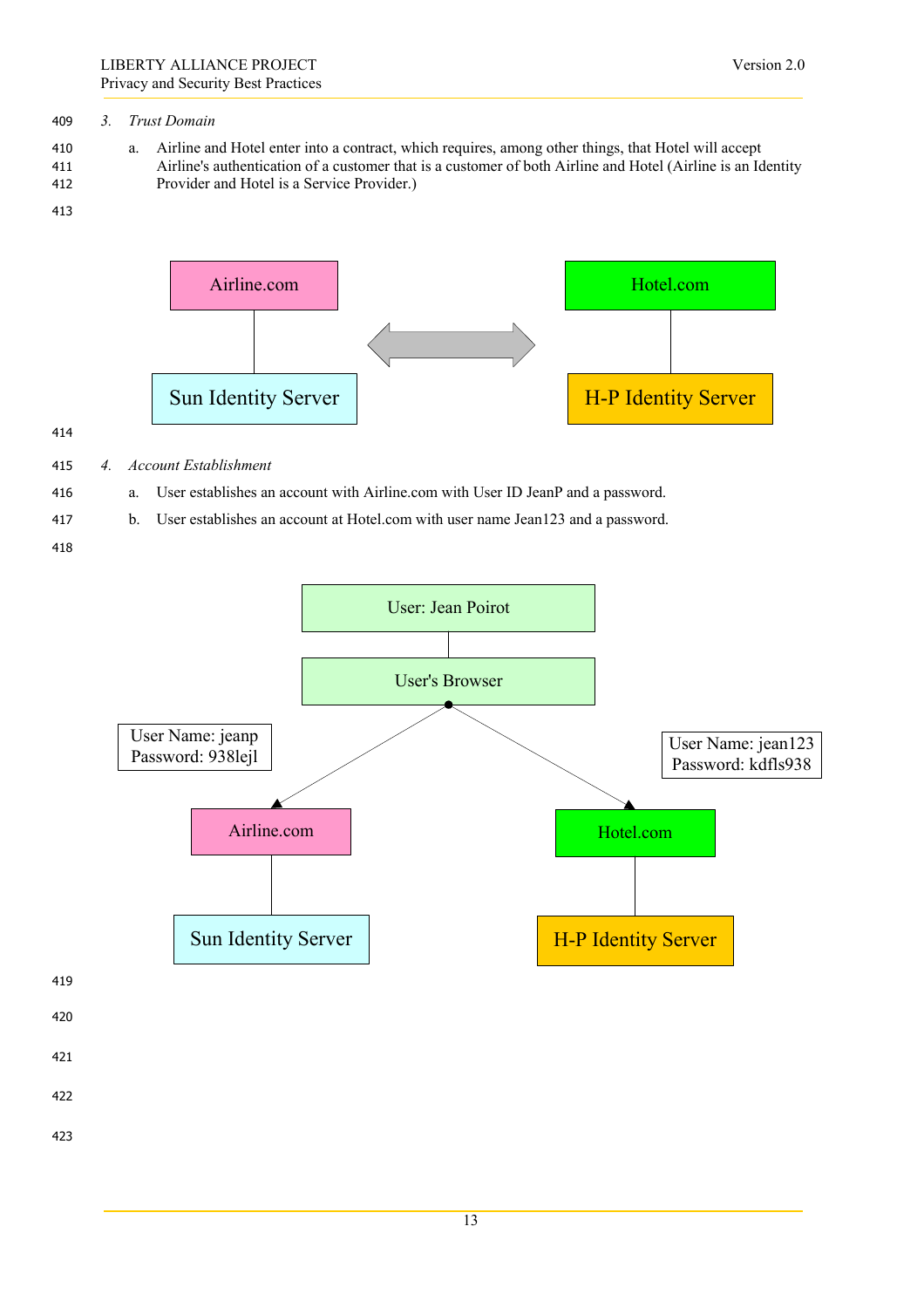424 *5. Linking Accounts*

425 a. Jean logs onto the Airline site with user name and password

## 426



427



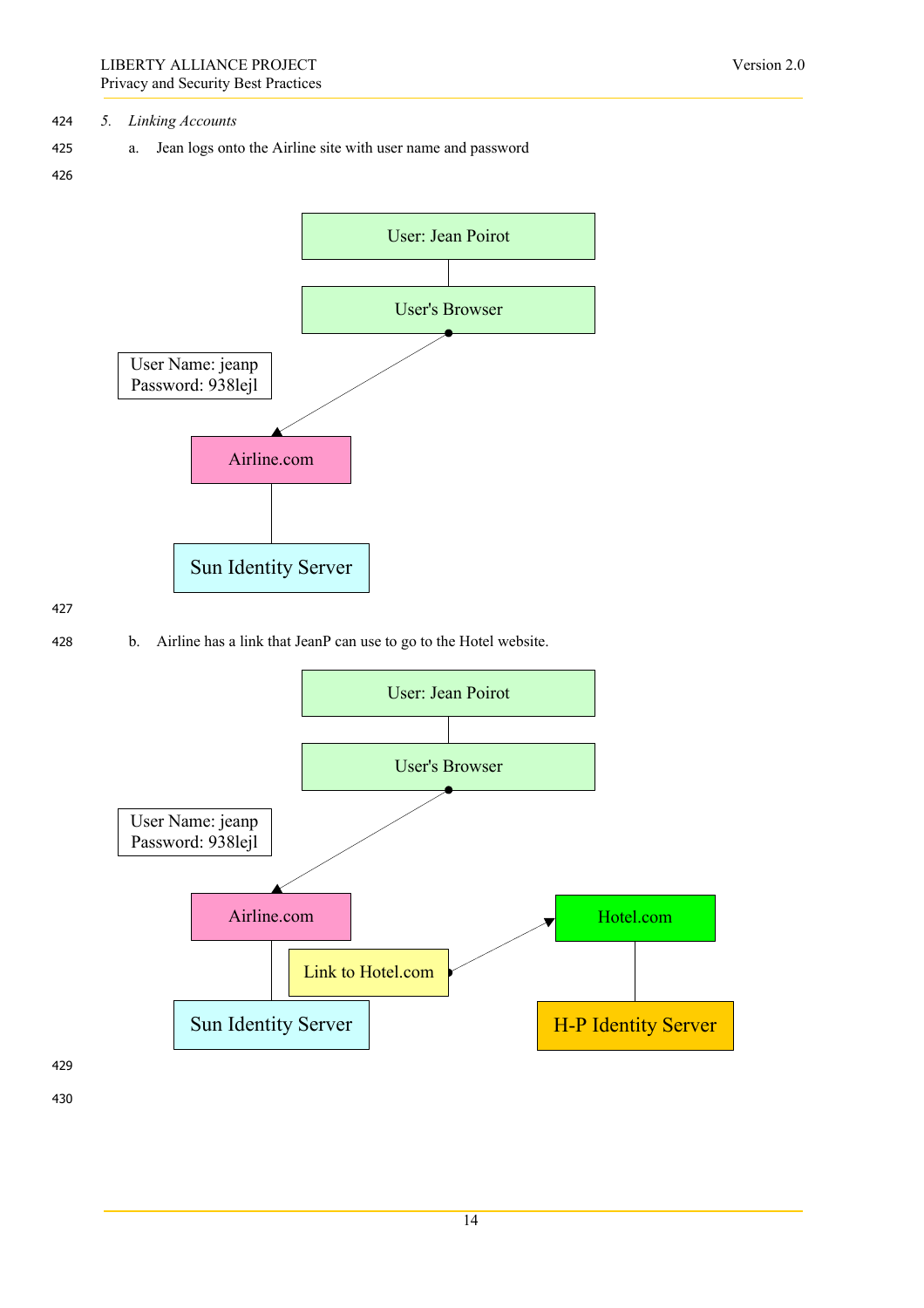- 430 431
- c. JeanP clicks on that link and goes to the Hotel website and logs in with username Jean123 and password.



433 434 d. Hotel would know that Jean123 came from the Airline site and asks if Jean123 would like to link his account at Airline with his account at Hotel, enabling single sign-on between the two accounts.



438

435

436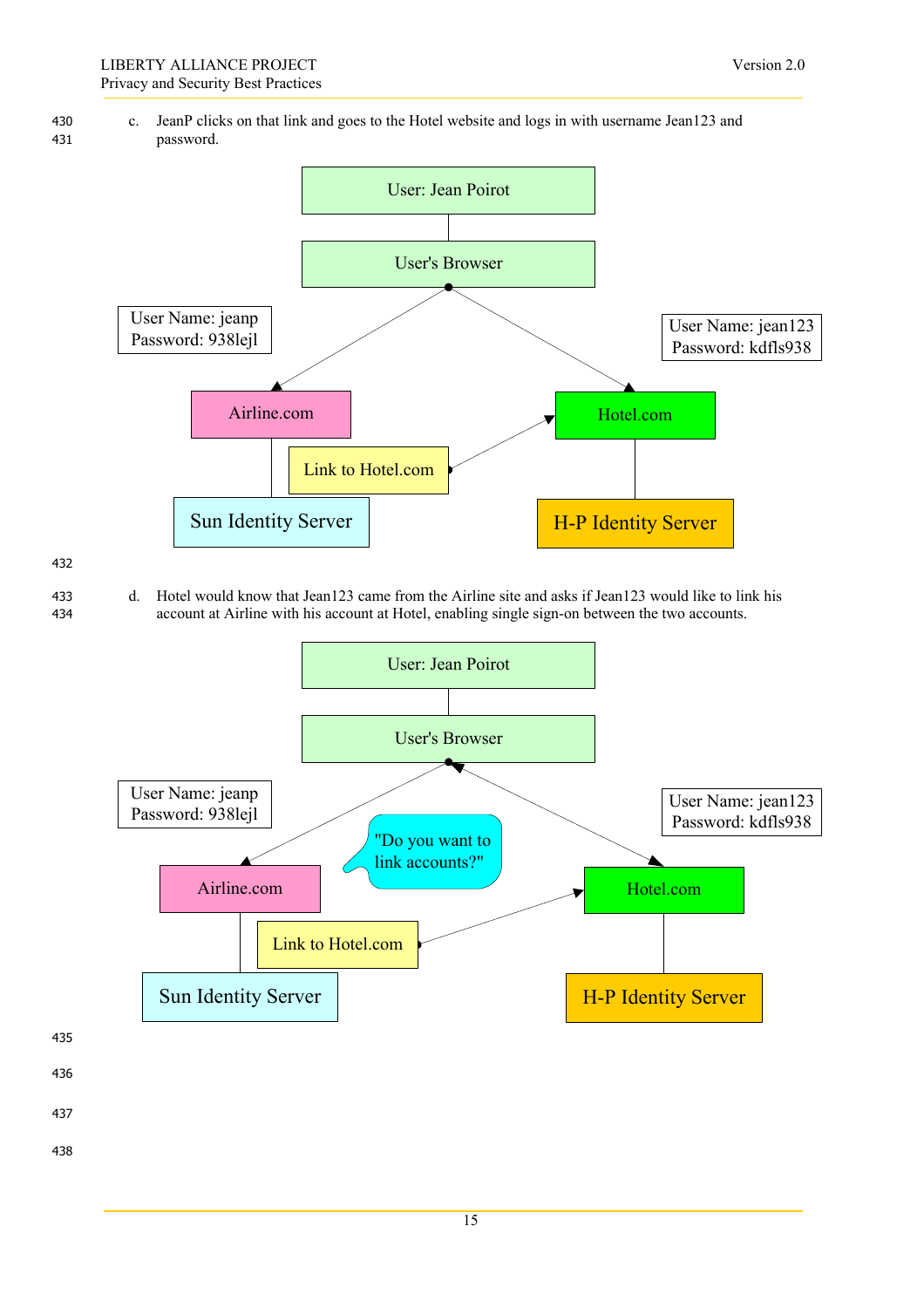

441

442 443 f. Airline and Hotel agree on a random set of characters (handle) by which each will recognize user as their customer (e.g., Airline: XYZ164 = authenticated JeanP; Hotel: XYZ164 = authenticated Jean123)



445 446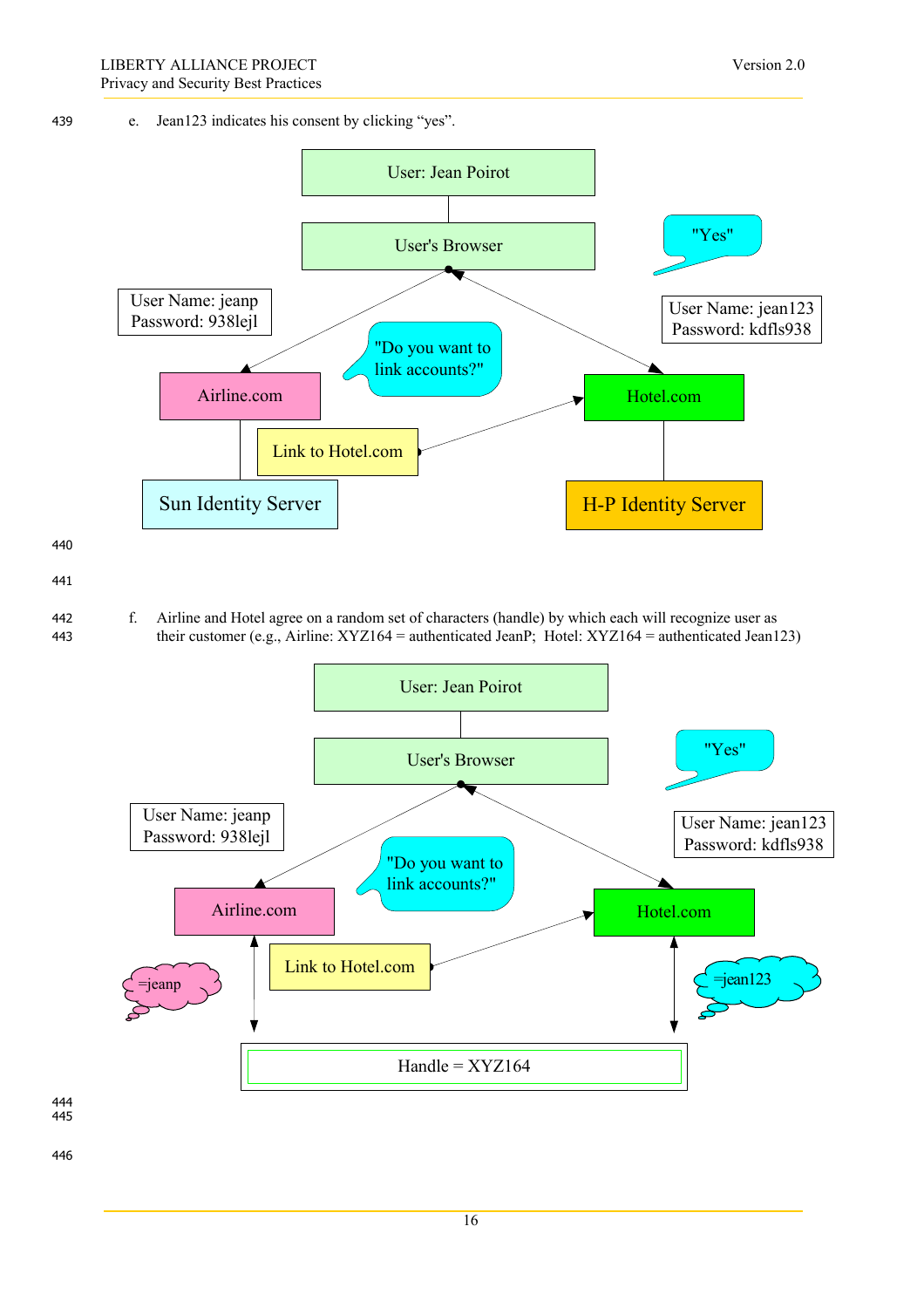- 447 *6. Simplified sign-on (SSO)*
- 448 a. User goes to Airline and logs in as JeanP and password.
- 449 b. User clicks on link to Hotel website.
- 450 c. Airline sends opaque handle to Hotel site with username.
- 451 d. Hotel receives opaque handle and recognizes user as authenticated Jean123.
- 452



454 e. When Jean logs out of either site, he is automatically logged out of both sites.

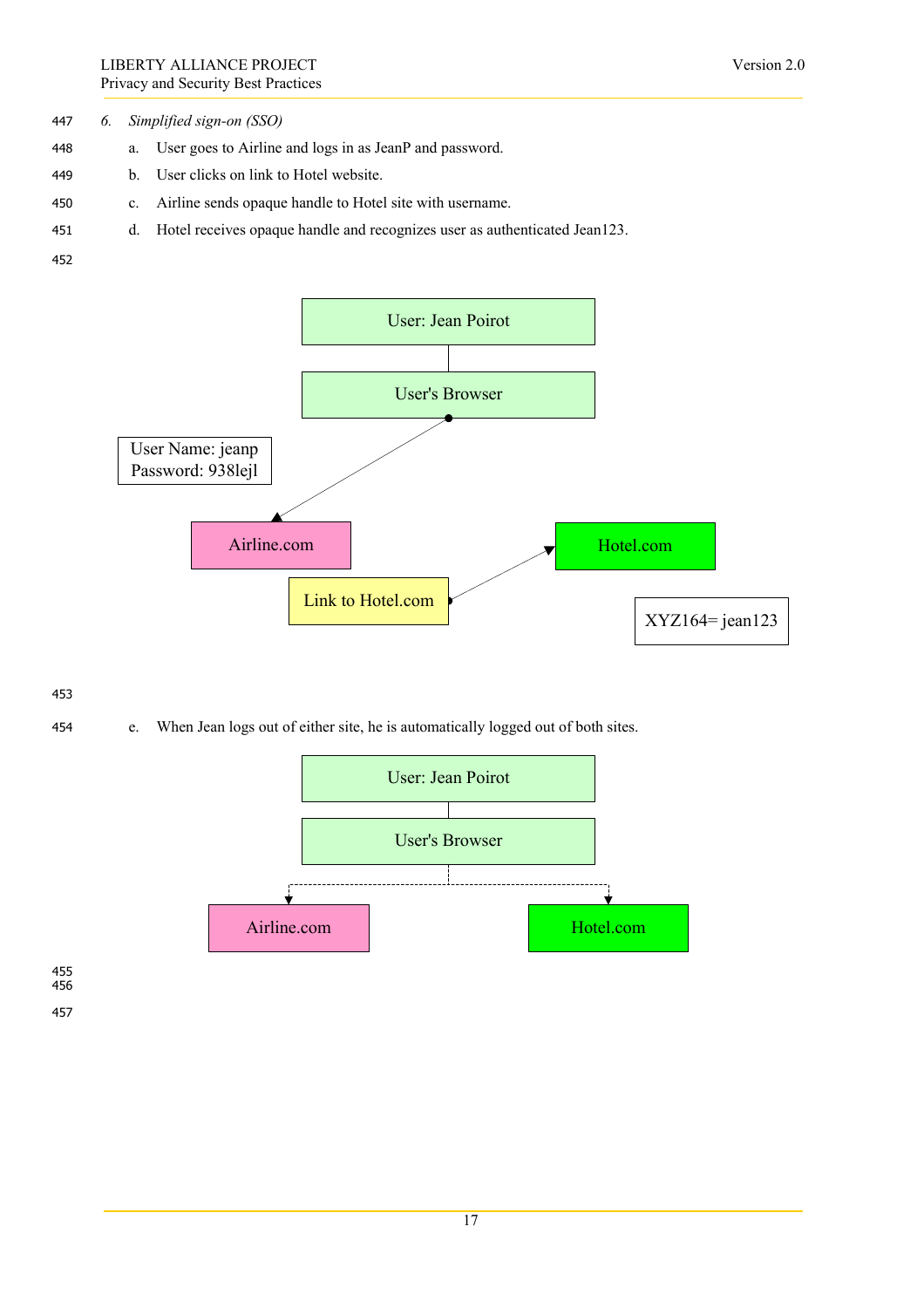460

# 457 The following diagram is a summary hypothetical example of deployment by various companies:



461 462 463 464 465 466 name (real or pseudonymous) and a corresponding password. Next, the Principal establishes a local account with various Service Providers. The final step is for the Principal to link accounts. Account linking will likely be a two-step process. First the Principal consents to account linking and then provides specific consent for each Service Provider. After these steps, the Principal will be able to benefit from SSO and surf the Internet in a Trust Domain using the same name and password given initially to the Identity Provider.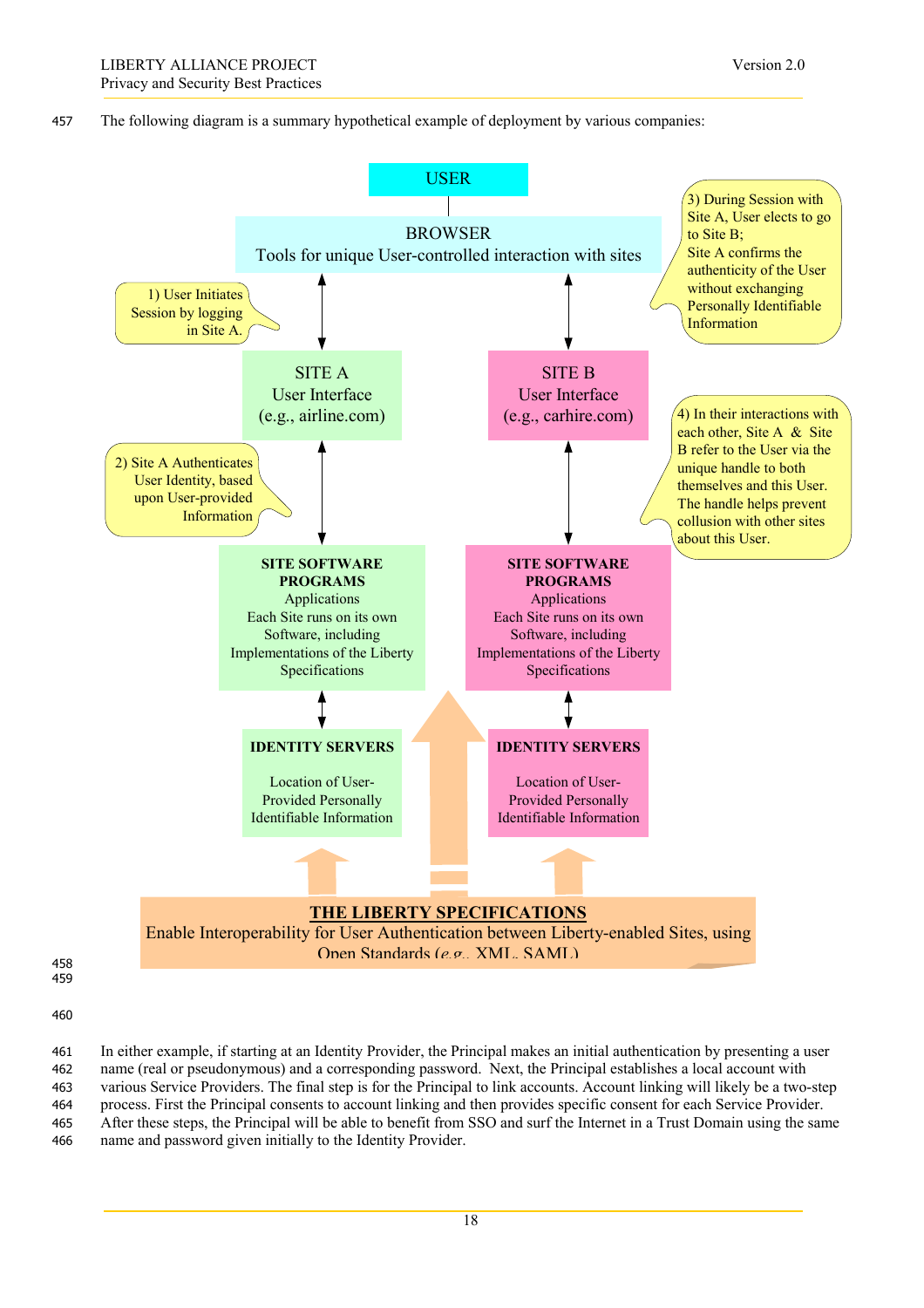Alternatively, a Principal may wish to connect to a Service Provider without first going to an Identity Provider. In this case the Service Provider will typically provide the Principal with a list of all Identity Providers with whom the Service Provider has formed a Trust Domain, and the Principal will be offered the opportunity to click on its preferred 467 468 469

Identity Provider in order to authenticate. The Service Provider will redirect the Principal's browser to the chosen 470

Identity Provider who will recognize the Principal by name and password (which the Principal will have to disclose). 471

The Principal is then authenticated for all Providers within that Trust Domain for this session of Internet use. 472

- 473 474 475 At the end of the session, the Principal will benefit from an automatic Single-Log-Out performed by the system, i.e., by logging out of any site, the Principal can be automatically logged out of all of the other sites visited during that particular session of Internet use.
- 476 477 478 Of course, it is also possible for a Principal to visit a single Service Provider and log into that Service Provider using its user name and password recognized by that Service Provider, but it will not be able to take advantage of SSO until it authenticates at an Identity Provider.
- 479 480 481 482 483 484 485 486 487 488 489 490 In the preceding illustration, Jean now has a federated identity between Airline and Hotel. Assume that Jean has also federated his identity at Bank with his Airline and Hotel identities. Jean's identity at Airline includes Jean's name, address, and frequent flier information. Jean's account at Bank includes an electronic wallet where Jean stores his credit card information. Bank has previously notified Airline that it has credit card information related to Jean. Jean logs in at the Airline website, visits the Hotel website, and desires to make a reservation for a hotel room. In order to take a reservation, Hotel needs information regarding Jean's name, address, and credit card information. Hotel requests this information from Airline. After checkings Jean's preferences regarding data, Airline provides the name and address information to Hotel, and directs Hotel to obtain credit card information from Bank. After checking Jean's preferences regarding data disclosure, Bank provides credit card information to Hotel. All of these interactions between Hotel, Airline, and Bank are done "behind the scenes." After Jean makes his request to make a reservation, his name, address, and credit card information are automatically included in the form presented to Jean at Hotel's website to make his reservation.
- 491 492 493 494 In this example, Airline acts not only as an Identity Provider (authenticating Jean's identity for Hotel), but also as an Attribute Provider (providing name and address information to Hotel) and as a Discovery Service (letting Hotel know that Jean's credit card information may be obtained from Bank). Bank is also an Attribute Provider because it provides credit card information to Hotel.
- 495 496 497 498 The roles of each of the Liberty-Enabled providers should be viewed within a privacy policy framework in which fair information practices are implemented. The framework should address both whether an attribute requester may obtain access to certain classes of a Principal's attributes, and if yes, what fine-grained methods are allowed, and what data is returned to the attribute requester.
- 499 500 501 502 503 In order to enable implementers to set up this framework, the Liberty Specifications include a number of tools designed to (i) increase a Principal's choice and control with respect to (a) the federation of his identity within an Authentication Domain and (b) use and disclosure of personally identifiable information, and (ii) facilitate certain interactions among Identity Providers, Service Providers, and Attribute Providers without disclosing a Principal's identity. These tools include:
- 504 505 506 507 508 • *Access Controls* – The Liberty Specifications enable Liberty Providers to make access control decisions on behalf of the Principal. Liberty-Enabled Providers should provide a mechanism by which the Principal can specify his or her authorization policy. Thus, for example, a Principal might not allow his or her home address to go to a newspaper website, but might allow it to be sent to an online store as part of a sales transaction.
- 509 510 511 512 513 514 • *Usage Directives* – The Liberty Specifications describe a container that may be used to list or point to usage directives regarding either the intended use of a requested attribute (from the requester), or the allowed usage of a requested attribute (from the attribute owner/holder). The Attribute Provider and the Service Provider may negotiate acceptable usage directives. The Attribute Provider can provide the Service Provider with a list of acceptable usage directives when the intended usage requested by the Service Provider doesn't match the Principal's usage directives.
- 515 516 517 518 • *Opaque Handles* – The Liberty Specifications support opaque handles, the assignment of an arbitrary sequence of characters by the Identity Provider or Service Provider to identify a Principal. The opaque handle has meaning only in the context of the relationship between the Identity Provider and the Service Provider. Thus a Principal's identity and actions are harder to track as the Principal navigates among SPs.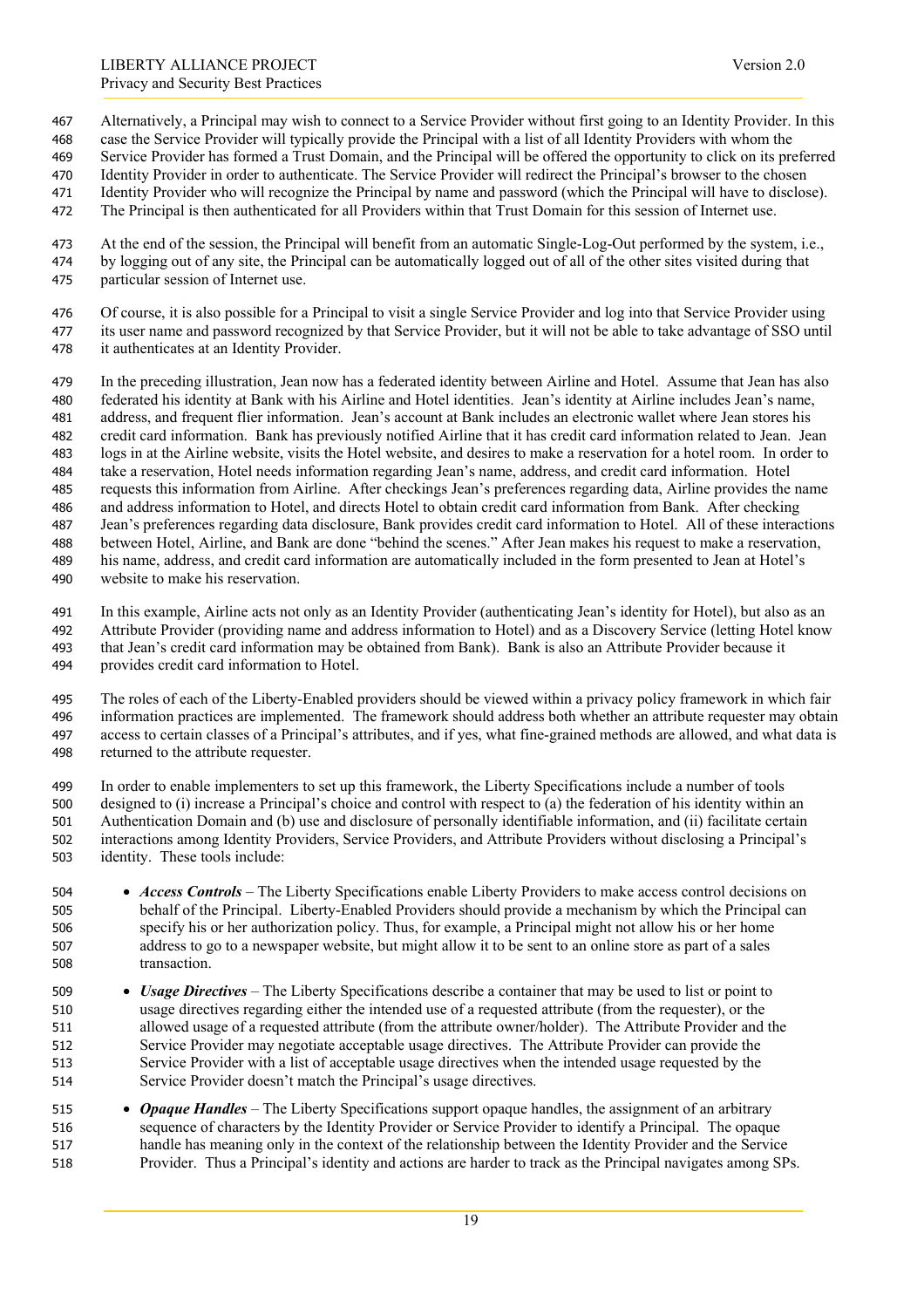- <span id="page-20-0"></span>The opaque handle mechanism allows the Service Provider to know which of their own customers, with local accounts, has navigated to the site. It facilitates identity federation between the Principal's accounts at the Identity Provider and the Service Provider *without* transferring any PII about the Principal to the Service Provider prior to identity federation. 519 520 521 522
- 523 524 525 526 527 528 • *Anonymous Identity Protocols* – The Liberty Specifications contain protocols for sharing personalization data with a Service Provider on an anonymous basis to allow for personalization of websites and services without disclosure of the identity of the Principal or requiring the Principal to have an account with the Service Provider. Using this tool, the Principal's actual identity is not released to the Service Provider. Rather, a transient name identifier is given to the Service Provider for each session that the Identity Provider can map to its account for the Principal.
- 529 530 531 In order for a company to effectively set up a privacy framework and implement fair information practices, Liberty recognizes that there are several points within the Liberty infrastructure where privacy concerns can be addressed and enforced. Liberty calls these "Policy Enforcement Points." For example,
- 532 533 1. The Identity Provider can decide whether or not to authenticate a Principal based on the credentials provided and the Identity Providers authentication policy.
- 534 535 536 2. At the point where a Service Provider receives an authentication from an Identity Provider, the Service Provider can decide whether a Principal's authentication context is sufficient based on the Service Provider's authentication policy.
- 537 538 539 540 3. At the point where an attribute requester requests Attribute Provider information for certain attributes from a Discovery Service, the Discovery Service can decide whether to facilitate an attribute requester's interaction with an Attribute Provider, based on a Principal-managed policy and the Discovery Service's policy.
- 541 542 543 4. At the point where an Attribute Provider has received the attribute request, the Attribute Provider may mediate an attribute requester's access to its services and data, based on a Principal-managed policy and the Attribute Provider's policy.
- 544 545 546 547 548 549 As noted previously, Principals should have the capability to specify policies governing access to their attributes. These Principal-specific policies could be defined by assigning some predefined rules to a particular class of attribute requesters, or via a user interface enabling Principals to define sophisticated rules. Also, the Service Provider, Identity Provider, Attribute Provider, and Discovery Service will need to write policies governing their infrastructure and their service. In any event, Principal specific permission rules should override default rules if they intersect. Most of these policies can be enforced at the Policy Enforcement Points numbers 3 and 4 identified above.
- 550 551 552 553 554 The access controls noted above can be used by an implementing company to set up an access management system to determine when and under what conditions various requesters may have access to requested information. The access decisions may be determined based on (i) what information is requested, (ii) what the requester wants to do with that information, (iii) the characteristics of the requester, and/or (iv) whether the owner of the requested information (i.e., the Principal) is online with a certain authentication context, etc. An implementing company should comply with its
- 555 fair information practices when setting up its access management system.
- 556 557 558 559 In addition, by using the usage directives, implementing companies should give Principals the opportunity to specify how their personal information will be disclosed or accessed in a default context. In addition, under the Liberty Specifications, Principals can create the opportunity to validate, override, or update the Principal's default policies at request time by specifying obligations in their policies that are fulfilled by returning *permission exceptions* to
- 560 requesting attribute requesters. These permission exceptions signal that the Principal must interactively validate,
- 561 override, update or supply her instructions in the context of a particular transaction.

## 562 **7. Security**

563 564 565 566 Security is a critical component of any computing system, providing the necessary safeguards for data protection and integrity. Security is also a fundamental basis of consumer trust and confidence in any computing environment. As with privacy, it is incumbent upon all participants to provide and practice good security. Liberty-Enabled Providers must establish and maintain the level of security appropriate to the transaction and the data. Principals should be

567 equally vigilant to protect themselves from security risks inherent in the architecture of the Internet.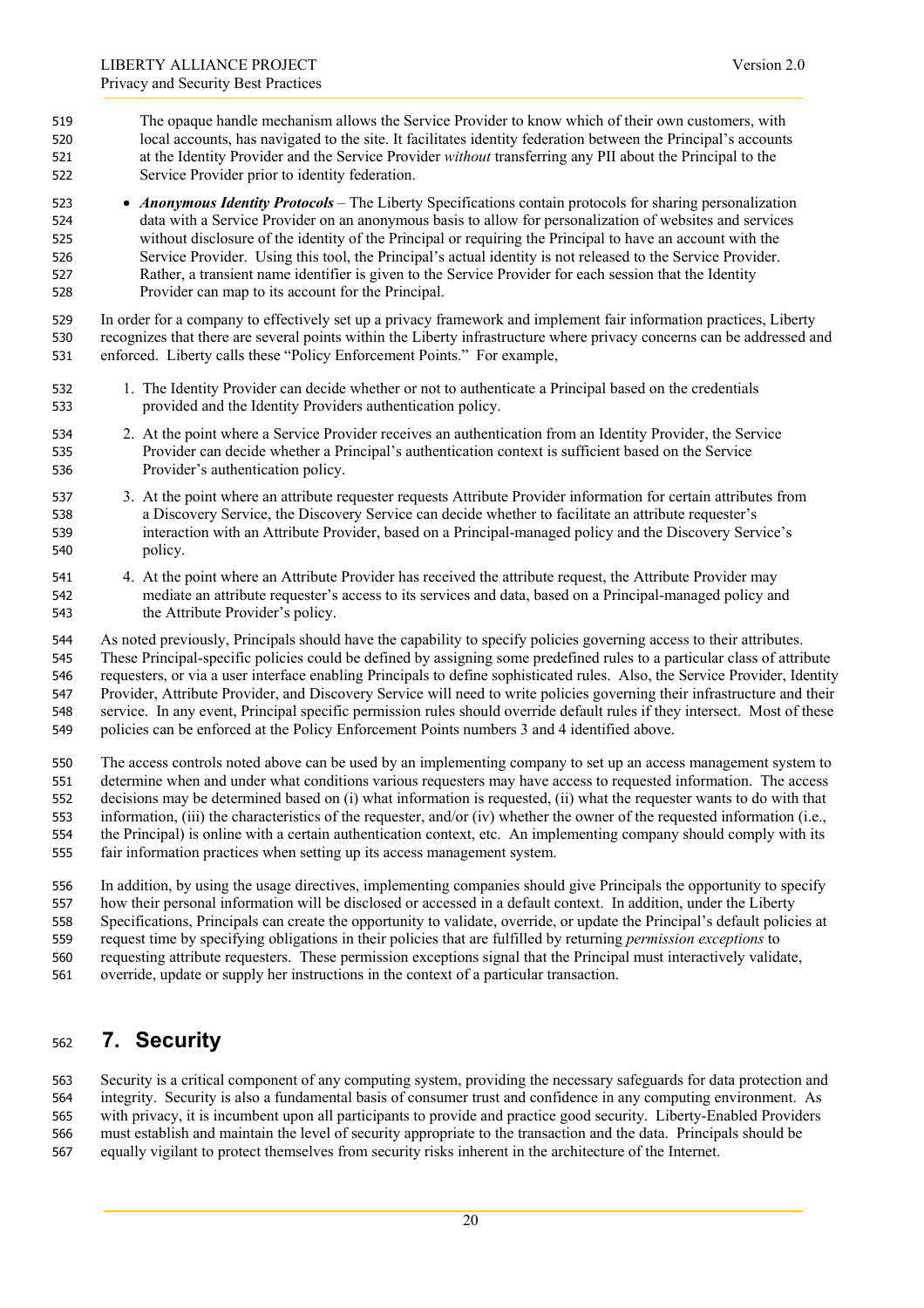- Social vulnerabilities abound when deploying Internet technology; several factors contribute. A non-exhaustive list includes: human nature, rogues, buggy software, insecure systems, bad designs, poor human interfaces, and a large 568 569
- installed computing base of untrusted systems. These factors present a spectrum of opportunities for malicious 570
- behavior. Robust security precautions and implementations help to limit such opportunities. The Liberty Alliance 571
- specifications are based on existing, well known Internet protocols and mechanisms. Security weaknesses inherent in 572
- the architecture of the Internet are neither increased nor eliminated by the Liberty Specifications. 573
- 574 575 576 Security builds trust between the user and system and allows the user to let the system perform certain actions – therefore security will actually play a significant role in every system and environment. In a perfect situation, security is built as an almost invisible but strong service, which will protect the user against different attacks and/or minimize
- 577 possible negative consequences.
- 578 579 580 Strong security is an essential part of a well-working network service solution, and Liberty offers security measures and guidance designed to prevent attackers from causing troubles for Liberty-Enabled Providers or for the Principal. The Liberty Alliance has referenced both the work of the OECD and the U.S. Federal Trade Commission (FTC) in
- 581 providing this security framework.
- 582 583 The U.S. Federal Trade Commission examined security issues in 2000. The Final Report of the FTC Advisory Committee on Online Access and Security bears quoting in part:
- 584 585 586 587 Most consumers – and most companies – would expect commercial Web sites that collect and hold personal data to provide some kind of security for that data. Identifying the most effective and efficient solution for data security is a difficult task. Security is application-specific and process-specific. Different types of data warrant different levels of protection.
- 588 589 590 591 592 Security – and the resulting protection for personal data – can be set at almost any level depending on the costs one is willing to incur, not only in dollars but in inconvenience for users and administrators of the system. Security is contextual: to achieve appropriate security, security professionals typically vary the level of protection based on the value of the information on the systems, the cost of particular security measures and the costs of a security failure in terms of both liability and public confidence.
- 593 594 595 596 597 To complicate matters, both computer systems and methods of violating computer security are evolving at a rapid clip, with the result that computer security is more a process than a state. Security that was adequate yesterday is inadequate today. Anyone who sets detailed computer security standards – whether for a company, an industry, or a government body – must be prepared to revisit and revise those standards on a constant basis.
- 598 599 600 601 602 603 When companies address this problem, they should develop a program that is a continuous life cycle designed to meet the needs of the particular organization or industry. The cycle should begin with an assessment of risk; the establishment and implementation of a security architecture and management of policies and procedures based on the identified risk; training programs; regular audits and continuous monitoring; and periodic reassessment of risk. These essential elements can be designed to meet the unique requirements of organizations regardless of size.<sup>[10](#page-21-0)</sup>
- 604 605 606 607 608 In addition to the above FTC recommendations, the Liberty Alliance offers the OECD Security principles for consideration by implementing companies in accordance with particular service offerings in various jurisdictions. These nine principles are applicable to all Liberty-Enabled Providers, or in OECD terms, "participants." The specific responsibilities of any Liberty-Enabled Provider will vary according to their roles. The OECD Security Principles are: $11$
- 609 *1) Awareness*

l

#### 610 611 *Participants should be aware of the need for security of information systems and networks and what they can do to enhance security.*

<span id="page-21-0"></span><sup>&</sup>lt;sup>10</sup> US Federal Trade Commission Advisory Committee, "Final Report on Online Access and Security."

<span id="page-21-1"></span><sup>&</sup>lt;sup>11</sup> OECD, "OECD Guidelines for the Security of Information Systems and Networks: Towards a Culture of Security."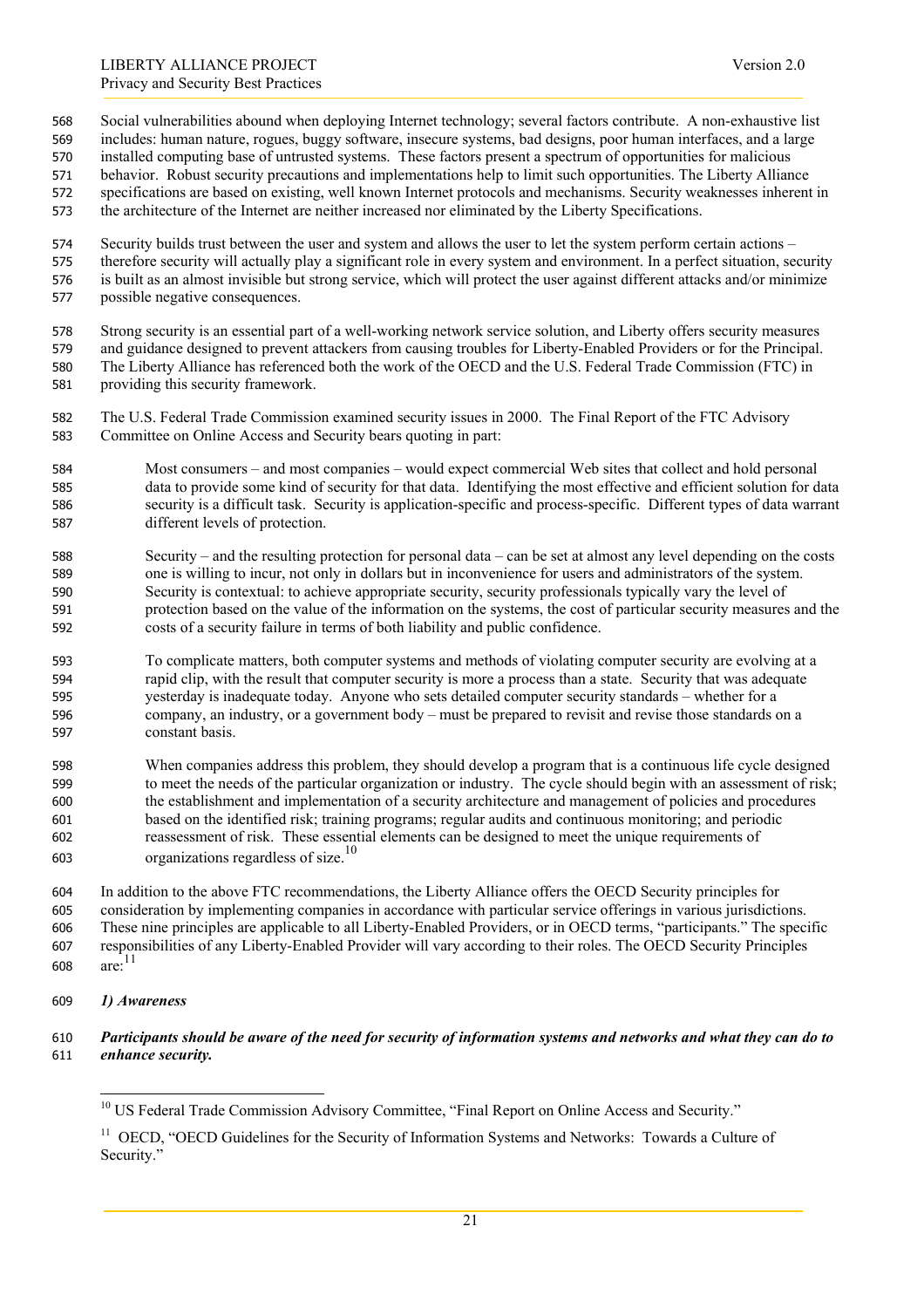Awareness of the risks and available safeguards is the first line of defense for the security of information systems and 612

networks. Information systems and networks can be affected by both internal and external risks. Participants should understand that security failures may significantly harm systems and networks under their control. They should also be 613 614

aware of the potential harm to others arising from interconnectivity and interdependency. Participants should be aware 615

of the configuration of, and available updates for, their system, its place within networks, good practices that they can 616

implement to enhance security, and the needs of other participants. 617

#### 618 *2) Responsibility*

#### 619 *All participants are responsible for the security of information systems and networks.*

620 621 622 623 624 625 626 Participants depend upon interconnected local and global information systems and networks and should understand their responsibility for the security of those information systems and networks. They should be accountable in a manner appropriate to their individual roles. Participants should review their own policies, practices, measures, and procedures regularly and assess whether these are appropriate to their environment. Those who develop, design and supply products and services should address system and network security and distribute appropriate information including updates in a timely manner so that users are better able to understand the security functionality of products and services and their responsibilities related to security.

#### 627 *3) Response*

#### 628 *Participants should act in a timely and co-operative manner to prevent, detect and respond to security incidents.*

629 630 631 Recognizing the interconnectivity of information systems and networks and the potential for rapid and widespread damage, participants should act in a timely and co-operative manner to address security incidents. They should share information about threats and vulnerabilities, as appropriate, and implement procedures for rapid and effective co-

632 operation to prevent, detect and respond to security incidents. Where permissible, this may involve cross-border

- 633 information sharing and co-operation.
- 634 *4) Ethics*

#### 635 *Participants should respect the legitimate interests of others.*

636 637 638 639 Given the pervasiveness of information systems and networks in our societies, participants need to recognize that their action or inaction may harm others. Ethical conduct is therefore crucial and participants should strive to develop and adopt best practices and to promote conduct that recognizes security needs and respects the legitimate interests of others.

- 
- 640 *5) Democracy*

#### 641 642 *The security of information systems and networks should be compatible with essential values of a democratic society.*

643 644 645 Security should be implemented in a manner consistent with the values recognized by democratic societies including the freedom to exchange thoughts and ideas, the free flow of information, the confidentiality of information and communication, the appropriate protection of personal information, openness and transparency.

646 *6) Risk assessment* 

#### 647 *Participants should conduct risk assessments.*

648 649 650 651 652 653 654 Risk assessment identifies threats and vulnerabilities and should be sufficiently broad-based to encompass key internal and external factors, such as technology, physical and human factors, policies and third-party services with security implications. Risk assessment will allow determination of the acceptable level of risk and assist the selection of appropriate controls to manage the risk of potential harm to information systems and networks in light of the nature and importance of the information to be protected. Because of the growing interconnectivity of information systems, risk assessment should include consideration of the potential harm that may originate from others or be caused to others.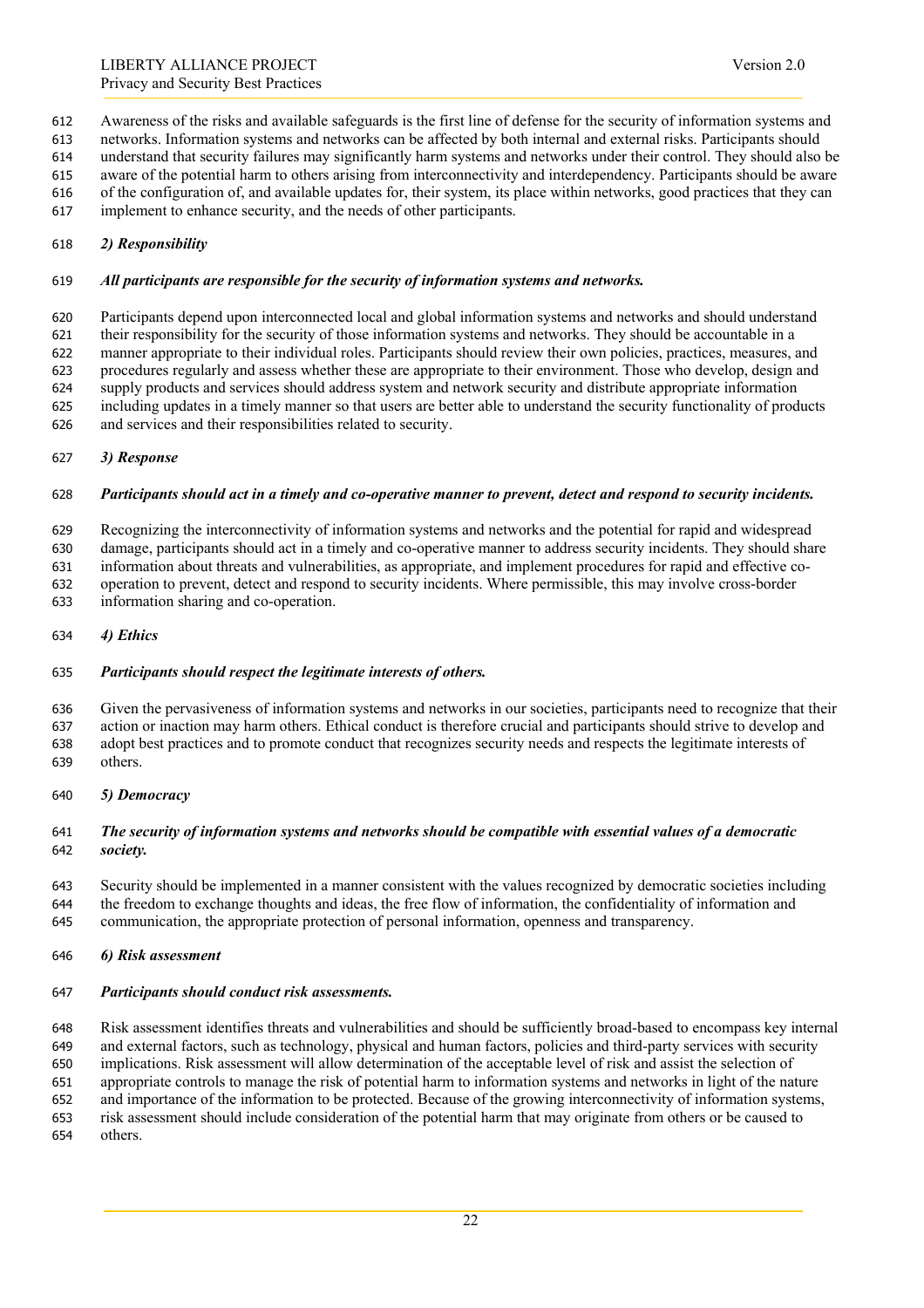# <span id="page-23-0"></span>655 *7) Security design and implementation*

#### 656 *Participants should incorporate security as an essential element of information systems and networks.*

657 658 659 660 661 662 663 Systems, networks and policies need to be properly designed, implemented and co-ordinated to optimize security. A major, but not exclusive, focus of this effort is the design and adoption of appropriate safeguards and solutions to avoid or limit potential harm from identified threats and vulnerabilities. Both technical and non-technical safeguards and solutions are required and should be proportionate to the value of the information on the organization's systems and networks. Security should be a fundamental element of all products, services, systems and networks, and an integral part of system design and architecture. For end users, security design and implementation consists largely of selecting and configuring products and services for their system.

664 *8) Security management* 

#### 665 *Participants should adopt a comprehensive approach to security management.*

666 667 668 669 670 671 Security management should be based on risk assessment and should be dynamic, encompassing all levels of participants' activities and all aspects of their operations. It should include forward-looking responses to emerging threats and address prevention, detection and response to incidents, systems recovery, ongoing maintenance, review and audit. Information system and network security policies, practices, measures and procedures should be coordinated and integrated to create a coherent system of security. The requirements of security management depend upon the level of involvement, the role of the participant, the risk involved and system requirements.

672 *9) Reassessment*

#### 673 674 *Participants should review and reassess the security of information systems and networks, and make appropriate modifications to security policies, practices, measures and procedures.*

675 676 New and changing threats and vulnerabilities are continuously discovered. Participants should continually review, reassess and modify all aspects of security to deal with these evolving risks.

## 677 **8. Internet Security Vulnerabilities and Precautions**

678 679 680 681 Regardless of the fair information principles and privacy practices adopted, security remains a universal vital tenet of fair information practices. Security vulnerabilities exist due to both system defects and human error or malice. There is a risk that these vulnerabilities will be exploited in an attack of some form. Attacks have different properties depending on which vulnerabilities are being exploited. Below are descriptions of the most common types of attacks.

- 682 683 684 • **Denial-of-service.** Prevents authorized users from accessing the system resource or delays authorized operations and functions. This can cause severe problems, e.g., for the Liberty-enabled providers' business and brand.
- 685 686 687 688 • **Dictionary.** An attack that uses a technique of successively trying all the words in some large, exhaustive list. This is a lesser kind of brute-force attack generally targeted at password authentication mechanisms. This kind of attack may lead, for example, to the impersonation of a user if an attacker can break the user's password.
- 689 690 691 692 693 • **Brute-force.** An attack that uses a technique of successively trying all possible combinations. This kind of attack may also lead, for example, to impersonation of the user if an attack can break the user's password. This attack requires more resources from an attacker compared to a dictionary attack but will provide better results when there is not a good dictionary available or when passwords are protected against being recognizable words.
- 694 695 696 • **Replay.** An attack in which a valid data transmission is maliciously or fraudulently repeated, either by the originator or by an adversary who intercepts the data and retransmits it, possibly as part of a spoofing attack.
- 697 698 • **Spoofing.** An attack in which one system entity illegitimately poses as (assumes the identity of) another entity. There is no way to prevent an attacker from erecting a false facade that mimics the appearance and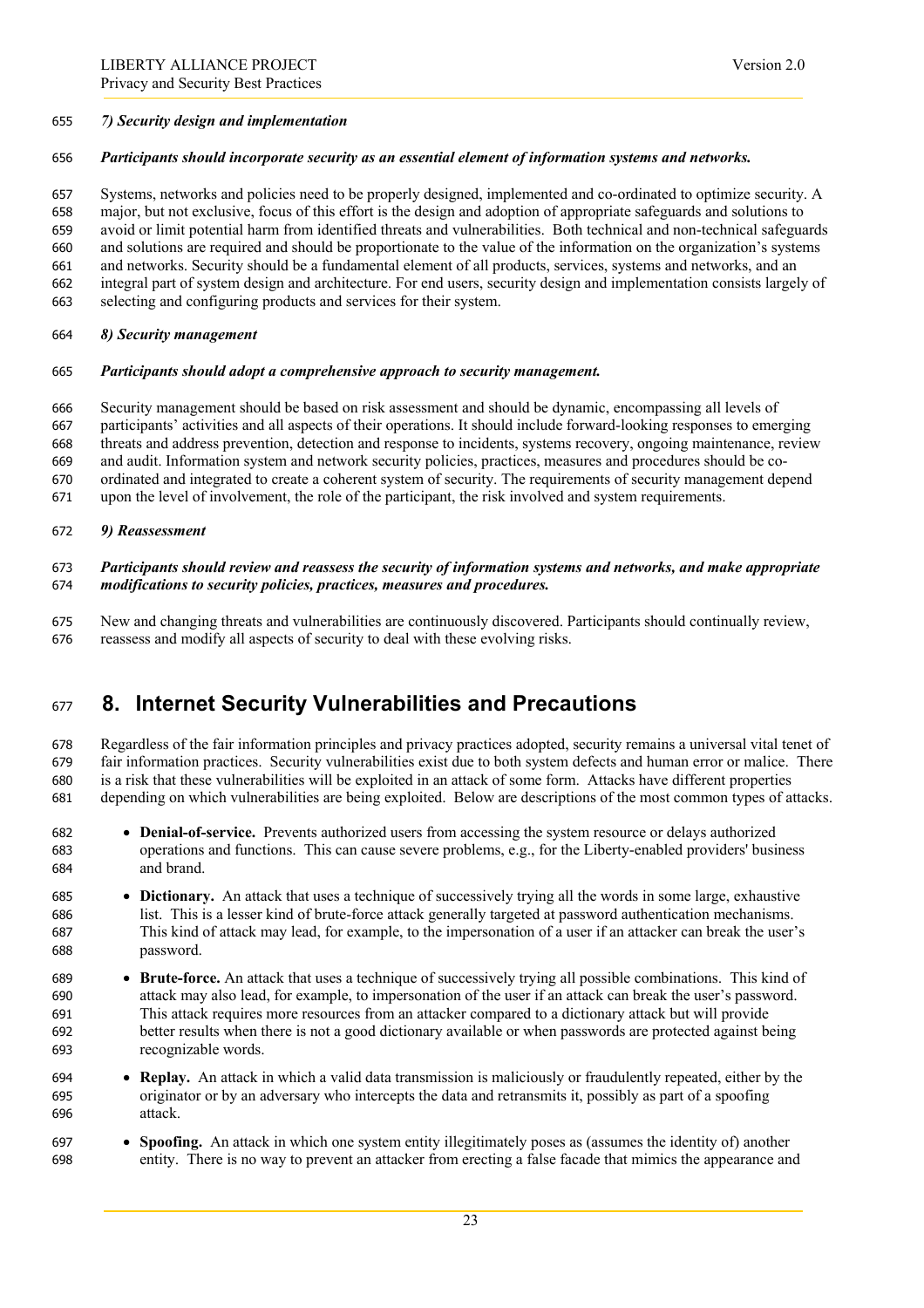<span id="page-24-0"></span>behavior of a legitimate website. If an attacker can lure the user into visiting such a site, then the user may be fooled into believing he/she is visiting the authentic website. If the fake site happens to imitate a site at which the user typically logs in, then the fake website may be able to collect the users credentials, such as, an account name and password. The attacker could then use this information to impersonate the user at a legitimate website. There is nothing about this attack, or the weaknesses exploited to carry it out, that are specific to Liberty Specifications. It is a general vulnerability that both Principals and Liberty-Enabled Providers must guard against. 699 700 701 702 703 704 705

706 707 708 709 710 711 Our purpose in presenting potential routes of attack is to explain the security vulnerabilities inherent in the Internet, so that Liberty-Enabled Providers are aware of the various risks and threats and thus are able to safeguard against such risks and threats. Implementers should closely monitor security risks noted in the industry, because the situation changes rapidly, with new bugs found and existing ones corrected. Regardless of which avenue of attack is exploited, several common security weaknesses can exacerbate the potential for breach. The following sections discuss some of the more well known Internet insecurities and recommends precautions that may be taken.

#### 712 **8.1. Common Weaknesses**

713 714 715 716 *Weak Passwords* – So-called "reusable passwords" are a typical means of authenticating users. Reusable means that the password is constant and used multiple times to gain access to an account. User may choose weak, "guessable" passwords which render their account susceptible to relatively simple guessing attacks (also known as "dictionary attacks"). The risks of weak passwords are significantly compounded when users choose the same password to access

717 different accounts. This is especially true in a single sign-on environment.

718 Using arbitrary, unchecked, reusable passwords in conjunction with a single sign-on environment means that multiple

719 accounts may be compromised at once by guessing one password. If the user were to choose different, unrelated

720 passwords for each site, then the multiple sites would be better protected. But if the user does not, then the

721 vulnerability of the multiple sites is essentially the same with or without the single sign-on environment.

722 723 724 Where appropriate, Identity Providers should support other forms of authentication in addition to User ID and password. In addition, Identity Providers should inform Principals how to formulate and protect their passwords from unauthorized use. In the case of password usage, IdPs can also use password-checking mechanisms to check the

725 726 Principal's password. However Liberty Specifications do not force these functionalities and their usage is dependent on the IdP.

727 728 729 730 731 732 *Embedded Login Forms* – The ID-FF Architecture Overview 1.2 describes a deployment scenario where an Identity Provider's login form is embedded within a page presented by a Service Provider. Users often prefer the seamlessness of this embedded form mechanism, which submits the users' credentials back to the Identity Provider. However, embedded forms may permit the inadvertent exposure of Identity Provider credentials to the Service Provider in unencrypted clear text. Thus, when using authentication via embedded form, deployers should have contracts in place requiring the protection of embedded login forms.

733 734 735 736 *Publicly Available Terminals*– If a Principal accesses a Liberty-Enabled site using a public browser (such as at an airport kiosk or Internet cafe), there may be no rapid way for the user to terminate the session. If a Principal leaves a public browser without fully terminating the session, a subsequent Internet user may have access to the Principal's browser session.

737 738 To prevent session hijacking at a public browser, short-session times are recommended for Identity Providers. This, of course, creates a problem for Principals who leave a browser session inactive, but intend to return after some time

739 period. This is a classic tradeoff problem, and the Liberty Alliance recommendation is in favor of security.

740 In addition, when during a slightly shorter interval the account shows activity by the Principal at a Service Provider,

741 742 743 744 the Service Provider with whom the activity is occurring sends a refresh message to the Identity Provider. One plausible way to perform the "refresh" is for the Service Provider to send an Authentication Request (AuthnRequest) message to the Identity Provider over the preferred channel containing some defined combination of the AuthnRequest parameters, thus signaling that "the user is still active over here."

745 746 We recommend that Identity Providers have a mechanism that enables the Principal to later return using a different browser session and terminate the previous session. We also recommend that a change password feature be available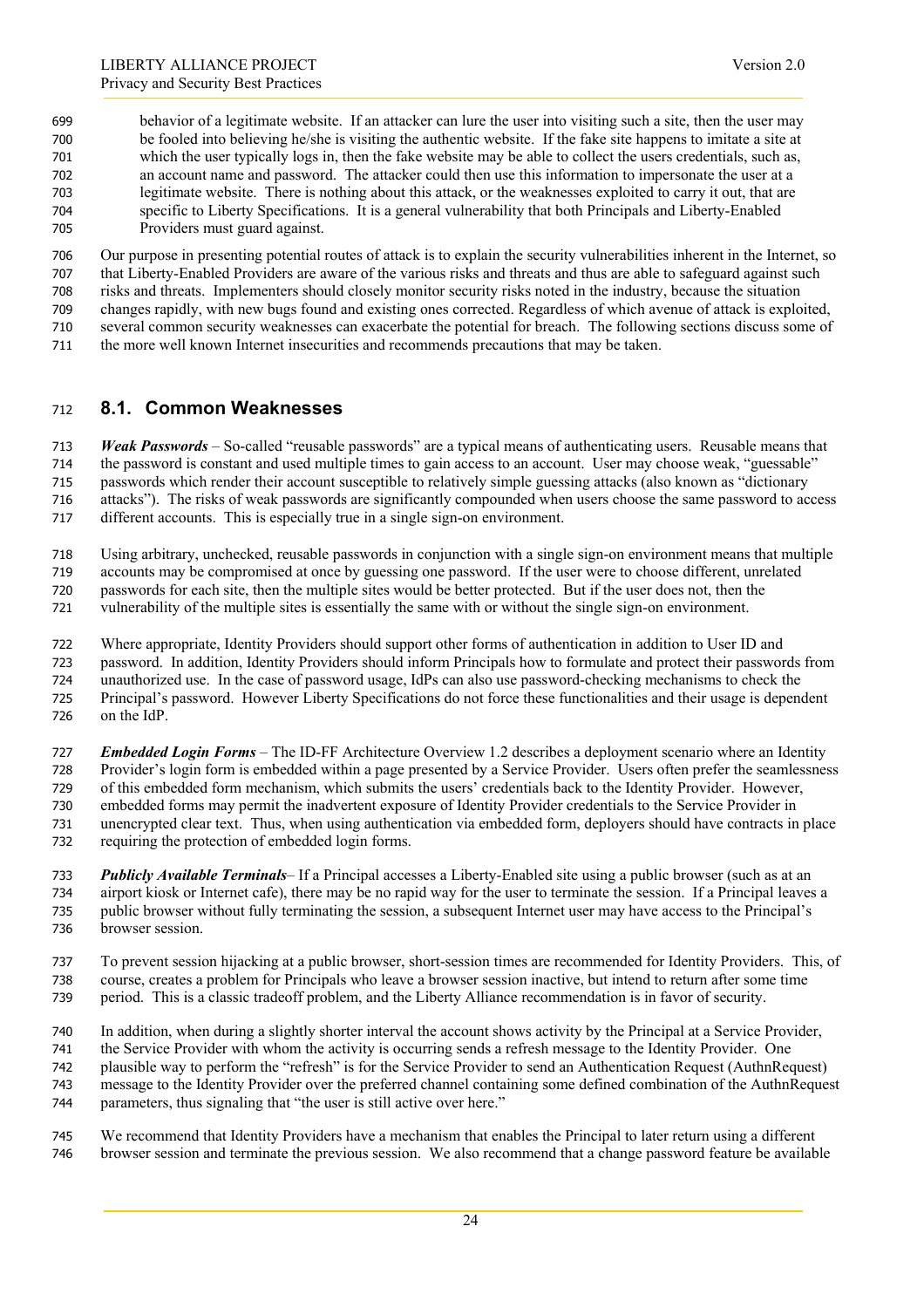<span id="page-25-0"></span>which challenges the user for their old password before accepting the new one. In addition, the Liberty Alliance currently intends to provide a refresh message mechanism in future versions of the Liberty Specifications. 747 748

749 750 751 752 753 *Weak Cryptography* – One of the most vexing issues in securing web services is that the currently installed browser base includes many browsers that only have weak 40-bit cryptography enabled. It is well known that 40-bit ciphers are considered weak and can be compromised with minimal computing effort. This poses a risk since users' encrypted communication may be easily recovered to the unencrypted form. However, the Liberty Specifications recommend cipher suites that minimally have effective secret key sizes of 112-bits. In case of signatures and public key

754 cryptosystems the recommended minimum key length is 1024-bits.

#### 755 **8.2. Browser Vulnerabilities**

756 757 758 759 Social vulnerabilities abound when deploying Internet technology; many factors contribute. A non-exhaustive list includes: human nature, rogues, buggy software, insecure systems, bad designs, poor human interfaces, and a large installed computing base of untrusted systems. These factors present a spectrum of opportunities to exploit one or a combination of weaknesses.

760 When using Internet browsers, we also need to consider their potential weaknesses. It is widely known that browsers

761 762 have security-related weaknesses which can lead to information leakage. This best practices document provides information about such vulnerabilities and tips on how to avoid the most common vulnerabilities. Specifically, the

763 security considerations section of the Liberty ID-FF Bindings and Profiles Specification describes potential

764 vulnerabilities that are present as a consequence of implementation decisions and gives guidance in constructing name

765 identifiers, which are a privacy-enhancing mechanism.<sup>12</sup> For more information about the secure implementation of

766 Liberty version 2, please refer to the Liberty Alliance.<sup>13</sup> This section discusses specific browser weakness and

767 suggests mitigation strategies. In the next section we examine security issues related to well-established protocols.

768 769 770 771 772 *Account Federation* – The Liberty Specifications enable the Principal to federate identities, binding accounts together. If done improperly, the binding could release PII. The Liberty Specifications avoid this problem by recommending implementations that generate opaque handles using arbitrary sequences of characters that map into the account. The Liberty Specifications provide for the exchange of opaque handles to federate accounts. Additionally, Identity Providers are required to create unique opaque handles for each of the Principal's federated accounts. This diminishes

773 the threat of collusion and tracking.

774 775 776 777 778 779 780 781 *Cookie Exposure* – Many web browsers implement a technology known as HTTP cookies. The intended function of cookies is to supplement web protocols with state management (or session) capabilities. Cookies can be transient (used just for the lifetime of the browser session) or persistent. A persistent cookie is saved to permanent storage so that it is available the next time the user starts a web browser. The various manners in which cookies are used may sometimes violate users' privacy. For example, a cookie may collect PII without a user's consent. In addition, web browsers and other Internet software have been shown to be susceptible to inadvertent disclosure of cookies to unauthorized parties. Since a cookie may contain PII, or could even be used to impersonate a Principal, this represents an additional security and privacy risk.

782 783 784 785 The Liberty Specifications do not mandate the use of cookies, but allows for an optional cookie-based mechanism which is used to simplify single sign-on. The information in this cookie is not a privacy risk since the only information revealed are the locations or websites at which the Principal authenticates. This particular cookie is referred to as the "common domain cookie" in the Liberty Specifications.

786 787 788 789 790 791 However, in addition to the common domain cookie, it is recognized that many websites, in order to provide a "seamless" user experience, will rely on the state management properties of cookies. Note that this issue is not specific to the Liberty Specifications. Any website that uses cookies for state management – with or without Liberty Specifications – is subject to the risks regarding the exposure of cookie contents. The actual risk depends on how the website constructs their cookies, the lifetime of the cookie, and the cookie contents. If a cookie were to present the above mentioned risks, an attacker would need to discover a software defect or have access to a Principal's computer

<span id="page-25-1"></span>l <sup>12</sup> John Kemp and Tom Wason, "ID-FF Bindings & Profiles Specification."

<span id="page-25-2"></span><sup>&</sup>lt;sup>13</sup> Jonathan Tourzan, "ID-WSF Architecture Overview.", ID-WSF Security and Privacy Guidelines and ID-WSF Security Profiles.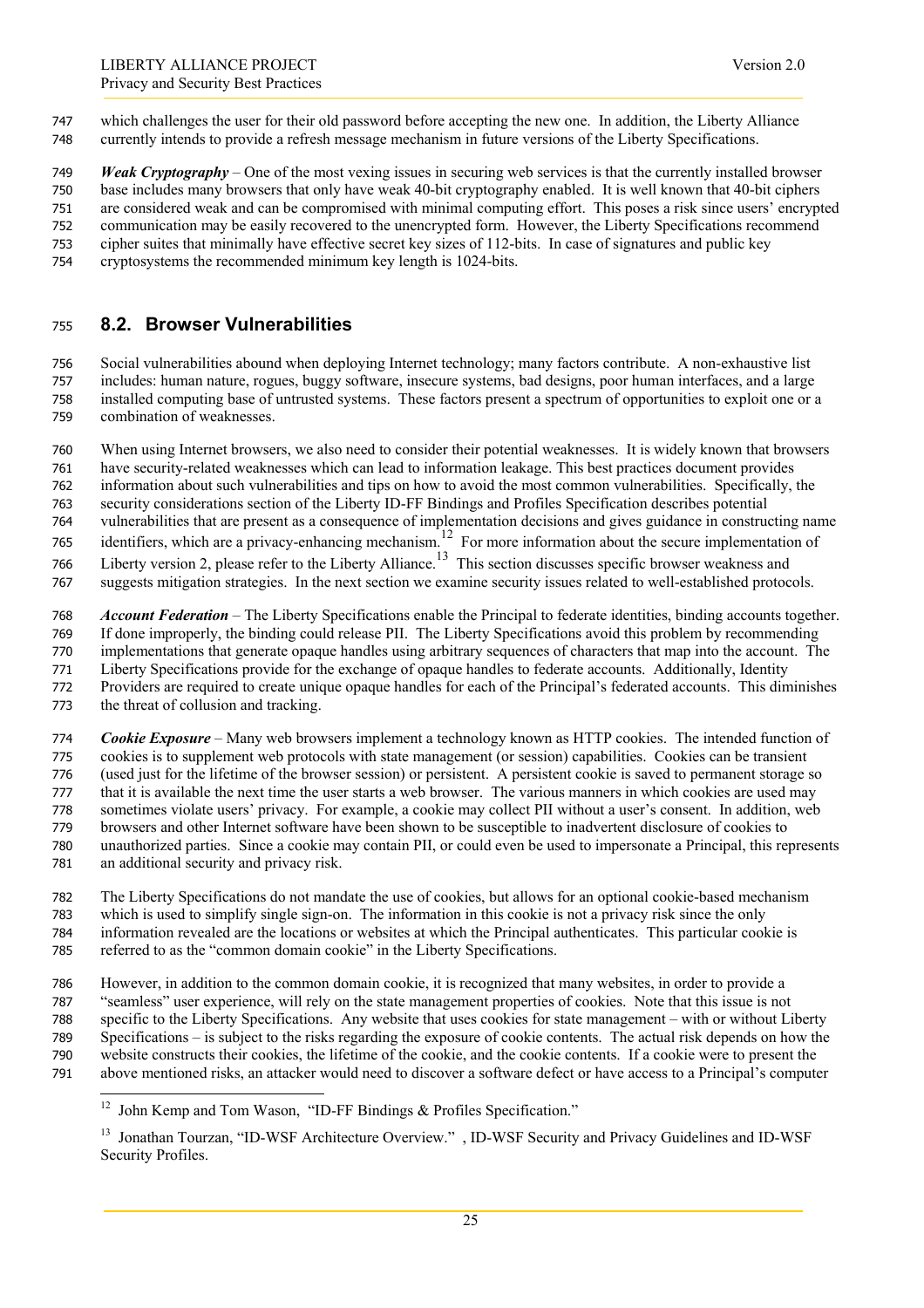<span id="page-26-0"></span>in order to exploit the vulnerability. Principals should normally have the opportunity and guidance necessary to decline cookies. For service offerings that are cookie dependent, care should be taken that the cookie does not collect or store PII. 792 793 794

795 796 797 *Cross Site Scripting* – Cross Site Scripting (CSS) was originally published as a CERT advisory [CSS] in February 2000. To date this is still a very common threat and has been used to trick browsers to make incorrect trust decisions such as erroneously trusting malicious code.

798 799 800 801 802 803 804 A CSS vulnerability could potentially be used to collect HTTP cookies or the URL history and disseminate the data to an unauthorized party. Note that this is not an issue specific to the Liberty Specifications. Combining a CSS vulnerability with a social vulnerability could potentially fully compromise a user's accounts in a single sign-on environment. The CSS vulnerability is related to browser security and avoiding this problem requires changes in browsers' architecture, which is beyond the scope of the Liberty Alliance. However, Principals should be warned as to the potential CSS vulnerability and take necessary precautions, including being very selective and limiting their use of hyperlinks in emails or instant messages to only those communications from known or trusted senders.

805 806 807 808 809 810 *Related Documents/RDF* – The "Related Documents Feature" (RDF) implemented in both Netscape and Internet Explorer, "Smart Browsing/What's Related" and "Show Related Documents" respectively, is known to be a very leaky channel. Essentially when the feature is enabled, the browser reports to the RDF service the referring URL and the URL to which the browser is being navigated. Like CSS, this vulnerability is inherent in the architecture of the browser. Principals should be warned of the potential for leakage and may wish to avoid the use of RDF in some circumstances.

#### 811 **8.3. Protocol Vulnerabilities**

812 813 814 815 816 817 818 819 820 The Liberty Specifications were built on existing Internet technologies, meaning both browsers and protocols. The previous section discussed browser weaknesses. We now turn to protocol weaknesses. The core Internet protocols used whenever online include the Transmission Control Protocol (TCP), the Internet Protocol version 4 (IP), the User Datagram Protocol (UDP) and the Domain Name System (DNS). When browsing the Web there is another layer of protocol with the Hypertext Transfer Protocol (HTTP). These protocols are insecure. They do not support fundamental security properties of integrity, confidentiality or authenticity. In the event that a website needs to securely communicate with the browser, the Transport Layer Security version 1.0 (TLS) or Secure Socket Layer version 3.0 (SSL) protocol is inserted in a layer between TCP/IP and HTTP. This combination yields the protocol scheme known as HTTPS.

821 822 823 The most common tool used to access Internet resources – and thus make use of the protocols mentioned above – is the web browser. Web browsers also have insecure aspects. The remainder of this section describes vulnerabilities of these protocols and browsers and the risks and threats they pose. Please note that the issues discussed herein are

824 present whenever anyone browses the Internet – regardless of whether Liberty Specifications are being used.

825 826 827 *DNS* – A DNS server resolves the host names found in Uniform Resource Locators (URL) into a numeric Internet address. There are two well-known ways that DNS spoofing can occur, and both can result in a user connecting to a rogue site and mistakenly believing it is real.

828 829 830 First, there is no assurance in the protocol that replies to queries are genuine and have not been tampered with. It has been demonstrated that rogue DNS address records can contaminate the cache of an otherwise trusted resolver. The obvious threat this spoofing attack presents is that the peer host may end up connecting to the rogue site.

831 832 The second DNS vulnerability is the possibility of a compromised DNS server. If a DNS server is hijacked, then what seems to be legitimate address resolution may also result in the user connecting to a rogue website.

833 834 In both scenarios the user has no way of knowing that he/she is not communicating with the correct host. This contributes to the "spoofing" social vulnerability discussed above

- 835 To be more resilient to these sorts of attacks, deployers can utilize SSL server authentication via HTTPS. Generally
- 836 the subject name in the public key certificate bears the domain name of the server, which should match the host name
- 837 in the URL used for contacting the server. Thus, along with proper certificate path validation of the server domain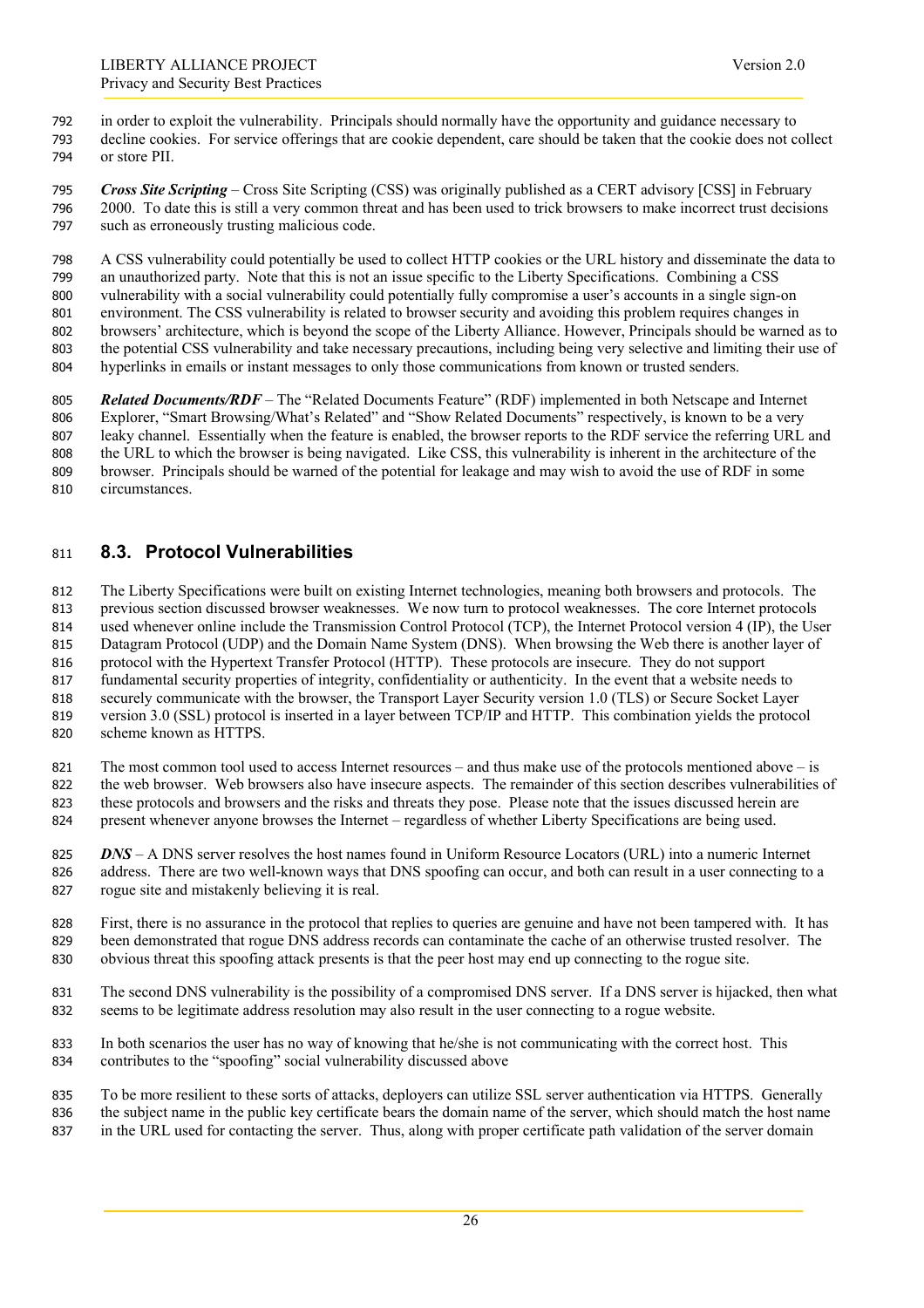name from the certificate, one can verify that both that name and the host name in the URL indeed match, and are bona fide. [14](#page-27-0)  838 839

840 841 Structural remedies for the DNS vulnerabilities are available but not widely deployed. The Domain Name System Security Extensions define extensions which integrity protect the records returned through the use of digital signatures.

842 Also, the security extensions provide for the optional authentication of DNS protocol interactions.

843 844 845 846 847 848 849 850 851 852 853 *HTTP –* HTTP, the prevalent web protocol, makes extensive use of URLs. URLs have a syntax enabling the embedding of adjunct information. The Liberty Specification makes extensive use of this capability. At times, such embedded information may contain sensitive data. HTTP implementations must convey and consume URLs; thus the information embedded in a URL must be visible to the endpoints. Thus there are no provisions in HTTP for protecting such sensitive, URL-embedded information. Therefore, the onus is upon HTTP implementations – browsers and web servers – to avoid inadvertently disclosing this information. The Liberty Specifications recommend implementers protect the sensitive data carried in URLs. The recommended method to protect this information in transit is for the Service Provider to protect the sensitive relay state information. Since the Service Provider is both the producer and consumer of the relay state information, the Liberty Specifications do not mandate what specific cryptographic algorithms and primitives to use. The acquired data must be stored securely. URL leaks are discussed in more detail below.

854 855 856 857 858 859 860 *URL* – The Liberty Specifications may be used to convey sensitive information between parties in URLs. There are numerous methods in which referenced URLs can leak. For example, most browsers maintain a history of visited web addresses; browsers may report to the visited website the referring URL and most websites maintain logs of activity by capturing the URLs being requested as well as the referring URL. In addition, web proxy servers are deployed within intranets to facilitate passing web traffic through the corporate firewall, and proxy servers also maintain logs of the URLs requested. Finally, firewalls typically log traffic passing through them for auditing purposes. All of these retention points pose a risk if the data in the URL is sensitive and exposed to an unauthorized party.

861 862 863 In designing the Liberty Specifications, common-sense efforts were made to minimize the chance of disclosing the information conveyed in the URL to an unauthorized party. Liberty Specifications prescribe the following two recommendations:

864 865 866 867 868 First, the Liberty Specifications recommend that entry points and subsequent protocol exchanges be initiated over a secure communication transport, TLS or SSL, which implies the URLs should specify the HTTPS scheme. By following this guidance, sensitive information contained in URLs is available only at the points where it is produced, relayed (via the browser) and consumed. More simply stated, unauthorized observers cannot see the exchanged URLs and confidential information in them.

869 Second, the Liberty Specifications recommend that state information passed in the URL be integrity and

870 871 confidentiality protected. This is a privacy enhancing measure that limits the exposure of the Principal's Service Provider activities. It also protects the Service Provider from initiating actions on behalf of the user if the state

872 information were fabricated or tampered with.

l

873 874 875 876 877 878 879 880 *Network Time Protocol (NTP) Weaknesses* – Both the Liberty Specifications and the Security Assertion Markup Language version 1.0 specifications employ time-based mechanisms to qualify the validity of a message and the assertions they contain. This suggests that the clocks of participating systems are synchronized so that the validity periods can be accurately verified and honored. The time-based qualifiers may also be used as countermeasures against replay attack (described above). By enforcing the validity periods, we minimize the attackers window of opportunity. The smaller the time window between the generation of an assertion and its consumption, the better the security of the protocol. Therefore, if such a countermeasure is deployed, then it will be necessary to keep the clocks of the participating sites synchronized.

- 881 882 NTP is designed to keep the clocks of distributed systems synchronized. NTP is not a secure protocol and measures must be taken to prevent an attacker from disrupting the service. To defend against a rogue system influencing the
- 883 synchronization process by broadcasting invalid time information, authentication and access controls should be used to

<span id="page-27-0"></span><sup>&</sup>lt;sup>14</sup> Procedures for performing such name matching, also known as a "server identity check," are specified in C. Newman, 1999 and J. Hodges, R. Morgan, and M. Wahl, 2000.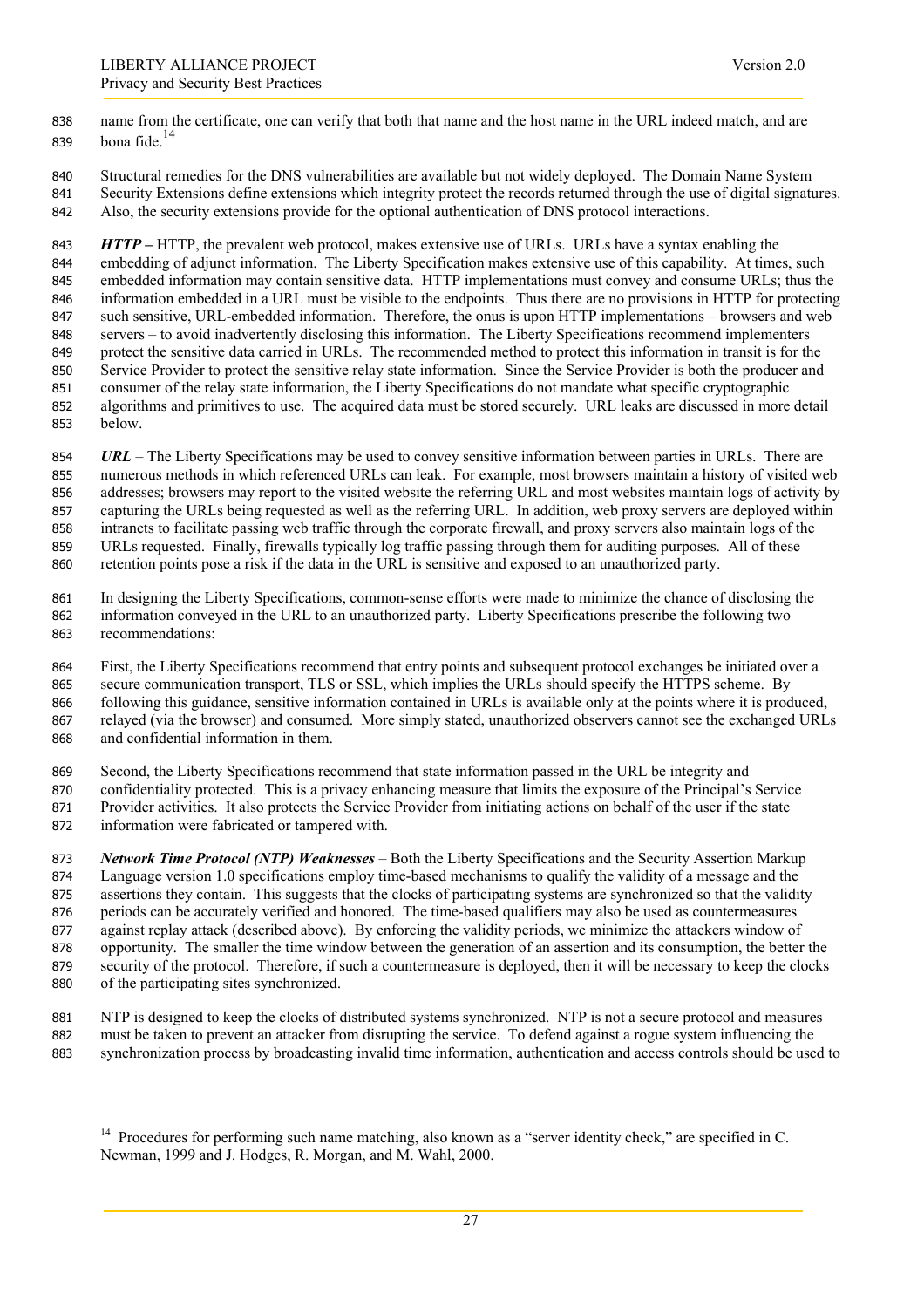<span id="page-28-0"></span>limit potential synchronization sources. A more thorough coverage of this topic can be found in the Sun Blueprint Series.<sup>[15](#page-28-1)</sup> 884 885

#### 886 **8.4. Summary**

887 888 889 890 891 892 The Liberty Alliance developed a set of standards for single sign-on and federated network identity building on currently-deployed browsers. The vulnerabilities described above, from the serious ones of Cross-Site Scripting to the more arcane problems of Network Time Protocol, are problems of the underlying infrastructure. The Liberty Alliance has made every effort to provide secure standards, but the standards are built on top of insecure existing Internet protocols and, unavoidably, present potential vulnerabilities. This is not to suggest that the Liberty Specifications are insecure, but that implementations are dependent on all the underlying protocols. Thus, care should be taken in

893 implementation and the Liberty Alliance Implementation Guidelines should be carefully followed.<sup>[16](#page-28-2)</sup>

## 894 **9. Terminology**

895 896 Below please find a glossary of certain terms used throughout this document. For more information regarding Liberty terms, please see the Liberty Glossary. [17](#page-28-3)

897

901

904

908

912

915

918

923

#### 898 **Access control**

899 900 The act of mediating requested access to a resource based on privilege attributes of the requester and control attributes of the requested resource.

#### 902 **Attribute**

903 A distinct characteristic of a Principal. A Principal's attributes are said to describe it.

#### 905 **Attribute class**

906 907 A predefined set of attributes, such as the constituents of a Principal's name (prefix, first name, middle name, last name, and suffix). Liberty entities may standardize such classes.

#### 909 **Attribute Provider (AP)**

910 911 The attribute provider (AP) provides ID-PP information. Sometimes called a ID-PP provider, the AP is an ID-WSF web service that hosts the ID-PP

#### 913 **Authentication**

- 914 The process of verifying the ability of a communication party to "talk" in the name of a Principal.
- 916 **Authentication Domain (AD)**

917 A formal community of Liberty-enabled entities that interact using a set of well-established common rules.

#### 919 **Authentication session**

920 921 922 The period of time starting after A has authenticated B and until A stops trusting B's identity assertion and requires reauthentication. Also known as "session," it is the state between a successful login and a successful logout by the Principal.

#### 924 **Authorization**

925 A right or a permission that is granted to a system entity to perform an action.

#### 926 927 **Credentials**

<span id="page-28-3"></span><span id="page-28-2"></span><span id="page-28-1"></span>l

- 928 Known data attesting to the truth of certain stated facts.
	- <sup>15</sup> J. Hodges, R. Morgan, and M. Wahl, 2000.
	- <sup>16</sup> Susan Landau, "Liberty Security and Privacy Overview."
	- <sup>17</sup> Tom Wason, "Liberty Glossary."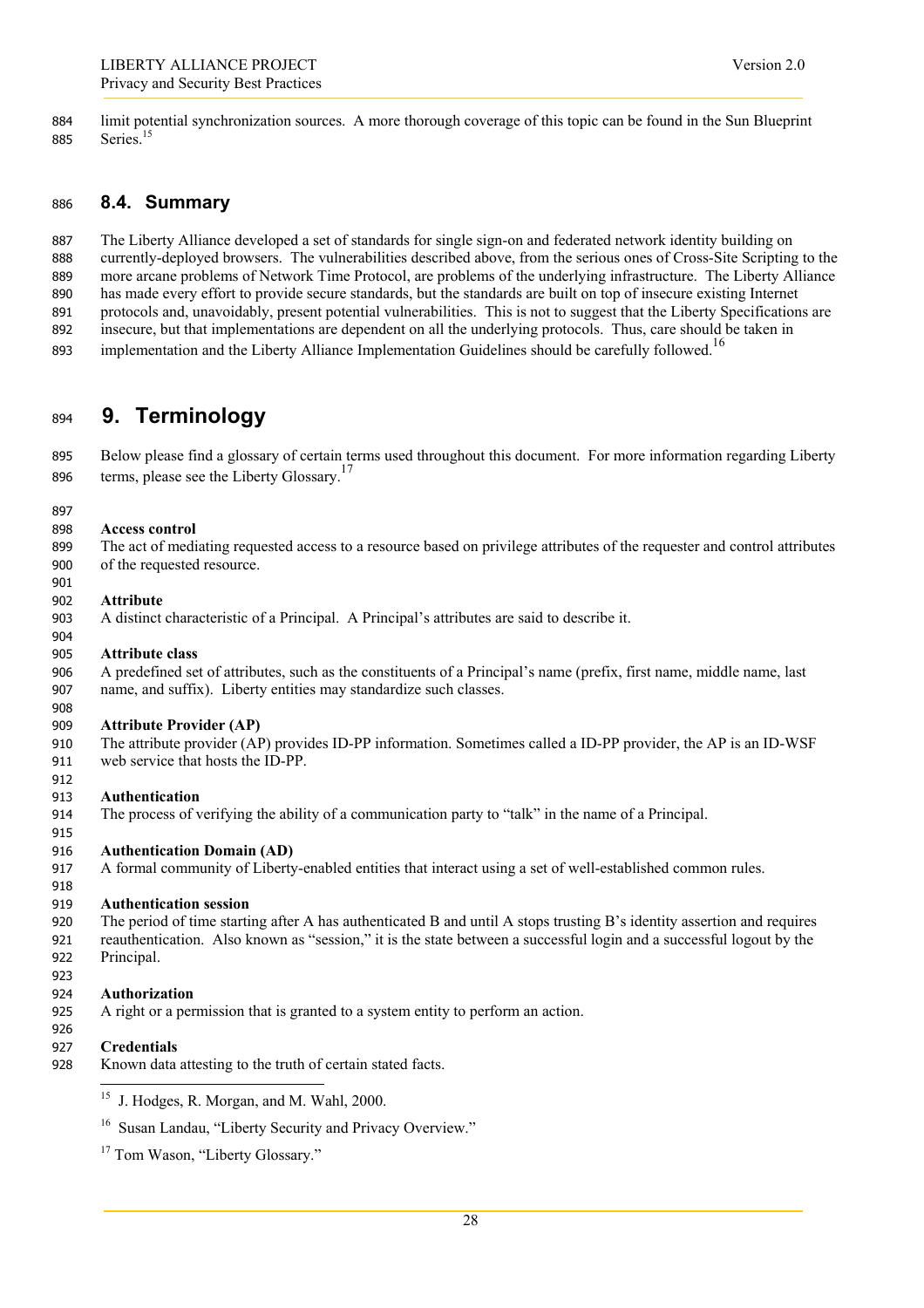932

936

939

946

949

953

931 Any information that a Principal provides to an Identity Provider or a service provider.

#### 933 **Discovery Service (DS)**

934 935 An entity that has the ability to direct attribute requesters to the relevant attribute provider who provides the requested classes of attributes for the specified Principal.

#### 937 **Federate**

**Data** 

938 To link accounts at two or more entities together.

#### 940 **Federated architecture**

941 942 An architecture that supports multiple entities provisioning Principals among peers within the Liberty Authentication Domain.

#### 943 944 **Federation**

945 An association comprising any number of Service Providers and Identity Providers.

#### 947 **Identity**

948 The essence of an entity, often described by its characteristics.

#### 950 **Identity federation**

951 952 Associating, connecting, or binding multiple accounts for a given Principal at various Liberty-enabled entities within an Authentication Domain.

#### 954 **Identity Provider (IdP)**

- 955 956 957 A Liberty-enabled entity that creates, maintains, and manages identity information for Principals and provides Principal authentication to other Service Providers within an Authentication Domain. An Identity Provider may also be a Service Provider.
- 958

963

#### 959 **Liberty-Enabled Provider**

960 961 962 As used herein, and only herein, LEP may be either an Attribute Provider (AP), Discovery Service (DS), Service provider (SP), or Identity Provider (IdP) who collects, transfers, or receives the Personally Identifiable Information (PII) of a Principal.

#### 964 **Permission**

965 966 Privileges granted to each user with respect to what data that the user is allowed to access and what menus options or commands he or she is allowed to use.

967

971

976

979

#### 968 **Personally Identifiable Information (PII)**

969 970 Any data that identifies or locates a particular person, consisting primarily of name, address, telephone number, e-mail address, bank accounts, or other unique identifiers such as Social Security numbers.

#### 972 **Principal**

973 974 975 A Principal is an entity that can acquire a federated identity, that is capable of making decisions, and to which authenticated actions are performed on its behalf. Examples of Principals include an individual user, a group of individuals, a corporation, other legal entities, or a component of the Liberty architecture.

#### 977 **Privacy**

978 Proper handling of personal information throughout its life cycle, consistent with the preferences of the data subject.

#### 980 **Profile**

- 981 982 Data comprising the broad set of attributes that may be maintained for an identity, over and beyond its identifiers and the data required to authenticate under that identity. At least some of those attributes (for example, addresses,
- 983 preferences, card numbers) are provided by the Principal.
- 984

#### 985 **Rights Expression Languages (RELs)**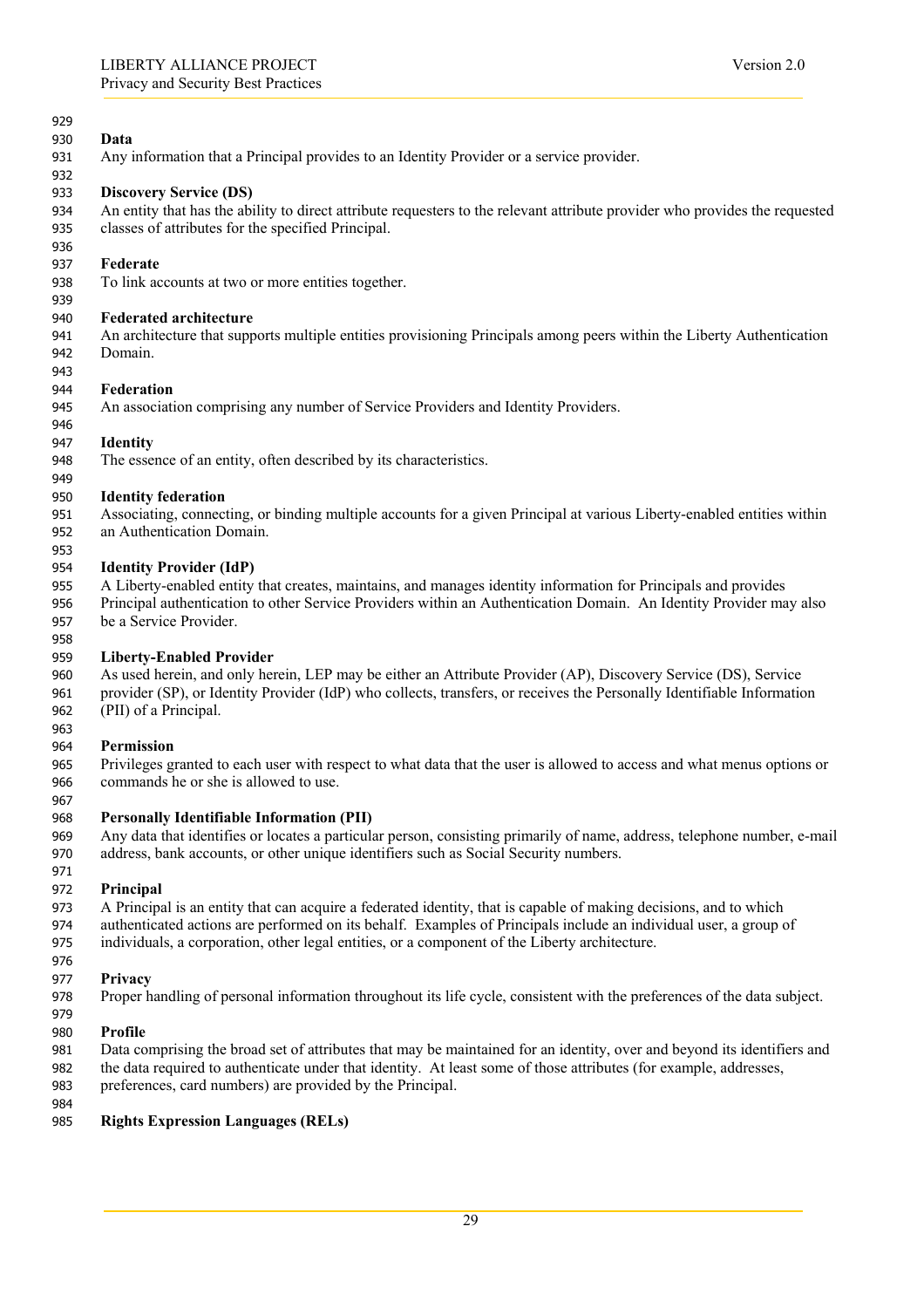- <span id="page-30-0"></span>A machine-based language that enables communication about usage directives. RELs allow an information provider to request intended uses of information before the information is exchanged and to designate approved uses for 986 987
- information exchanged during a particular transaction. 988

#### 990 **Service Provider (SP)**

- 991 992 An entity that provides services and/or goods to Principals.
- 993 **Usage directives**
- 994 Directives that specify the manner in which attributes can be used, stored, and disclosed.
- 995

### 996 **10. References**

- 997 998 999 BBB Online, Inc. and the Council of Better Business Bureaus, Inc. "A Review of Federal and State Privacy Laws." http://www.bbbonline.org/UnderstandingPrivacy/library/fed\_statePrivLaws.pdf (accessed April 11, 2003).
- 1000 1001 Berman, J., and D. Mulligan. "Privacy in the Digital Age: Work in Progress." 23 Nova Law Review 2 1999. http://www.cdt.org/publications/lawreview/1999nova.shtml.
- 1002 Canadian Parliament. Canadian Privacy Act. S.C. 2000, c.5 (2003).
- 1003 1004 Cantor, Scott, Kemp, John, eds. (19 July 2003). "Liberty ID-FF Protocols and Schema Specification," Version 1.2-13,Liberty Alliance Project. http://www.projectliberty.org/specs.
- 1005 1006 CDT Web Site. "Privacy Basics: Fair Information Practices." http://www.cdt.org/privacy/guide/basic/fips.html (accessed August 6, 2003).
- 1007 1008 Center for Democracy and Technology (CDT) Web Site. "Data Privacy." http://www.cdt.org/privacy (accessed August 6, 2003).
- 1009 1010 Ellison, Gary, ed. (25 July 2003) "Liberty ID-WSF Security Mechanisms," Version 1.0-17, Liberty Alliance Project. http://www.projectliberty.org/specs.
- 1011 1012 European Parliament and the Council of 12 July 2002. Directive 2002/58/EC on privacy and electronic communications.
- 1013 1014 http://europa.eu.int/smartapi/cgi/sga\_doc?smartapi!celexapi!prod!CELEXnumdoc&lg=en&numdoc=32002L 0058&model=guichett (accessed April 11, 2003).
- 1015 1016 European Parliament and the Council of 24 October 1995. Directive 95/46/EC on data protection. [http://www.privacy.org/pi/intl\\_orgs/ec/eudp.html](http://www.privacy.org/pi/intl_orgs/ec/eudp.html) (accessed April 11, 2003).
- 1017 1018 GBDe. "Personal Data Privacy Protection Guidelines." http://www.gbde.org/privacy1.html (accessed August 6, 2003).
- 1019 Hi-Ethics Web Site. www.hi-ethics.org (accessed April 2003).
- 1020 1021 Hi-Ethics. "Health Internet Ethics: Ethical Principles For Offering Internet Health Services to Consumers." <http://www.hi-ethics.org/Principles/index.asp> (accessed April 2003).
- 1022 1023 Hodges, J., R. Morgan, and M. Wahl. "Lightweight Directory Access Protocol (v3): Extension for Transport Layer Security." May 2000. <http://www.isi.edu/in-notes/rfc2830.txt> (accessed April 11, 2003).
- 1024 1025 Hodges, Jeff, ed. (October 11, 2002). "Version 1.0 Errata." Version 1.0, Liberty Alliance Project. http://www.projectliberty.org/specs/archive/v1\_0/draft-liberty-version-1-errata-00.pdf.
- 1026 1027 International Security, Trust and Privacy Alliance (ISTPA). "Privacy Framework v.1.1." http://www.istpa.org/ (accessed April 11, 2003).
- 1028 1029 Kemp, John , Wason, Tom, eds. (25 July 2003). "Liberty ID-FF Bindings and Profiles Specification," Version 1.2-14, Liberty Alliance Project. http://www.projectliberty.org/specs.
- 1030 1031 Landau, Susan, ed. (24 July 2003). "Liberty ID-WSF Security and Privacy Overview," Draft version 1.0-09, Liberty Alliance Project.